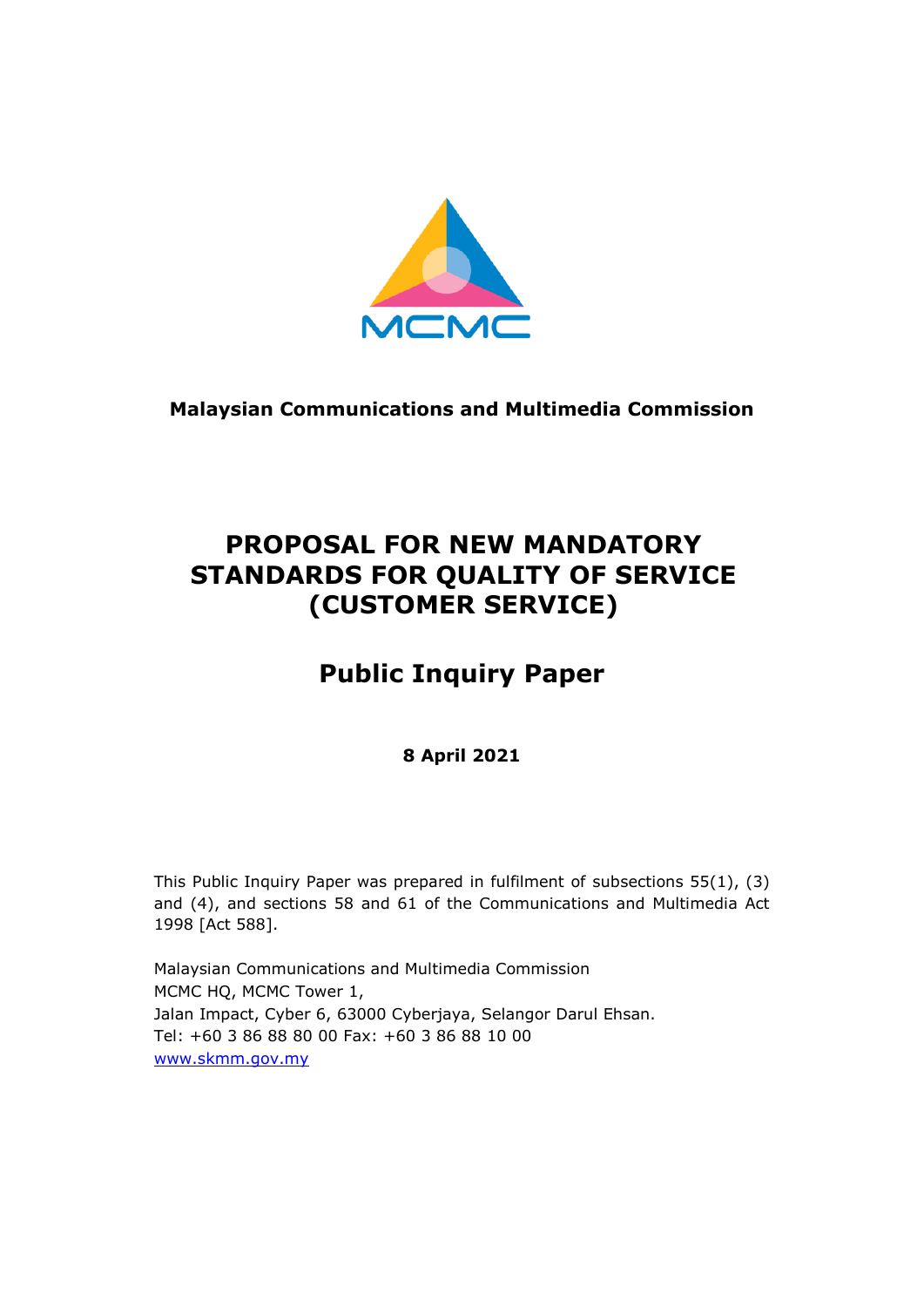#### **PREFACE**

The Commission is hereby holding a Public Inquiry on the proposal for the new Mandatory Standards for Quality of Service (Customer Service) and invites members of the public and interested parties to participate in this inquiry by making written submissions on the questions and issues raised in this Public Inquiry Paper. Submissions are also welcomed on any other relevant matters where no specific questions have been raised. All submissions should be substantiated with reasons and, where appropriate, evidence or source of reference. This Public Inquiry will commence from 8 April 2021 (Thursday) until 4 June 2021 (Friday). Written submissions, in both hard copy and electronic form, should be provided to the Commission in full by **12 noon, 4 June 2021 (Friday)** and addressed to:

Malaysian Communications and Multimedia Commission MCMC HQ, MCMC Tower 1 Jalan Impact Cyber 6 63000 Cyberjaya Selangor Darul Ehsan

| Attention | : Communication and Postal Regulation Department |
|-----------|--------------------------------------------------|
| Or E-mail | : $q$ os.admin@mcmc.gov.my                       |
| Or Fax    | $: +60386881000$                                 |

In the interest of fostering an informed and robust consultative process, the Commission may publish or make available extracts of or the entire submissions, to interested parties. Any commercially sensitive information should be provided under a separate cover and clearly marked "CONFIDENTIAL". However, for any party who wishes to make a confidential submission, a "public" version of the submission should also be provided.

#### **Incomplete and/or late submissions will not be considered.**

The Commission thanks the public and all interested parties for their participation in this consultative process and for providing their submissions and feedback.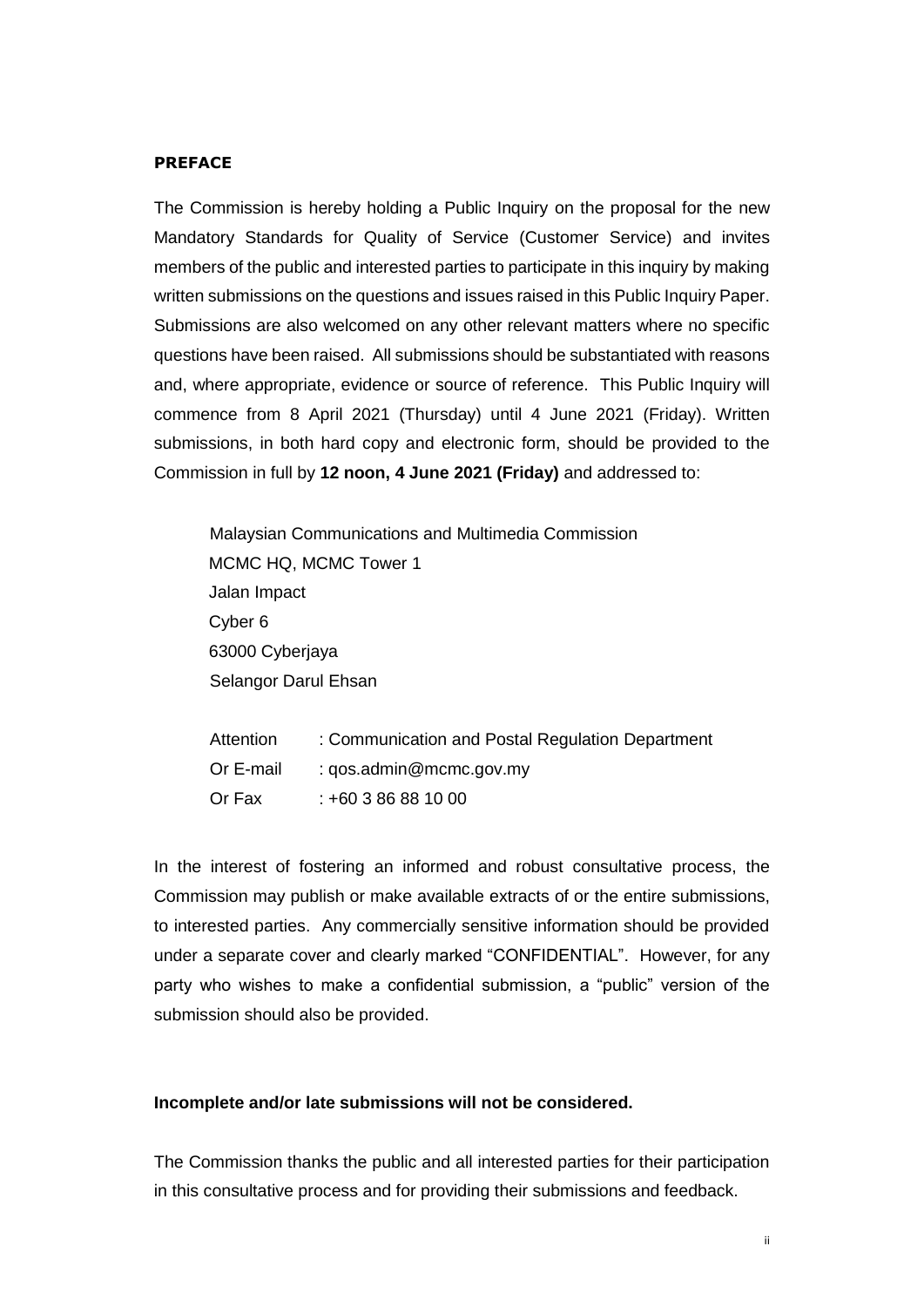## **Contents**

|              | <b>Public Inquiry</b><br><b>Part A</b>                     | 1            |
|--------------|------------------------------------------------------------|--------------|
| 1            | <b>Background</b>                                          | $\mathbf 1$  |
| $\mathbf{2}$ | <b>Feedback</b>                                            | 1            |
| 3            | Legislative context                                        | $\mathbf{2}$ |
| 4            | Holding of a public inquiry                                | 4            |
| Part B       | <b>Mandatory Standards on Quality of Service</b>           | 5            |
| 1            | <b>New Mandatory Standards on Customer Service</b>         | 5            |
| $\mathbf{2}$ | <b>Standards for Quality of Service (Customer Service)</b> | 7            |
| 3            | Reporting Timeline and Interpretation of the Standards     | 19           |
|              | <b>Annexure 1</b>                                          | 21           |
|              | <b>Summary of questions</b>                                | 21           |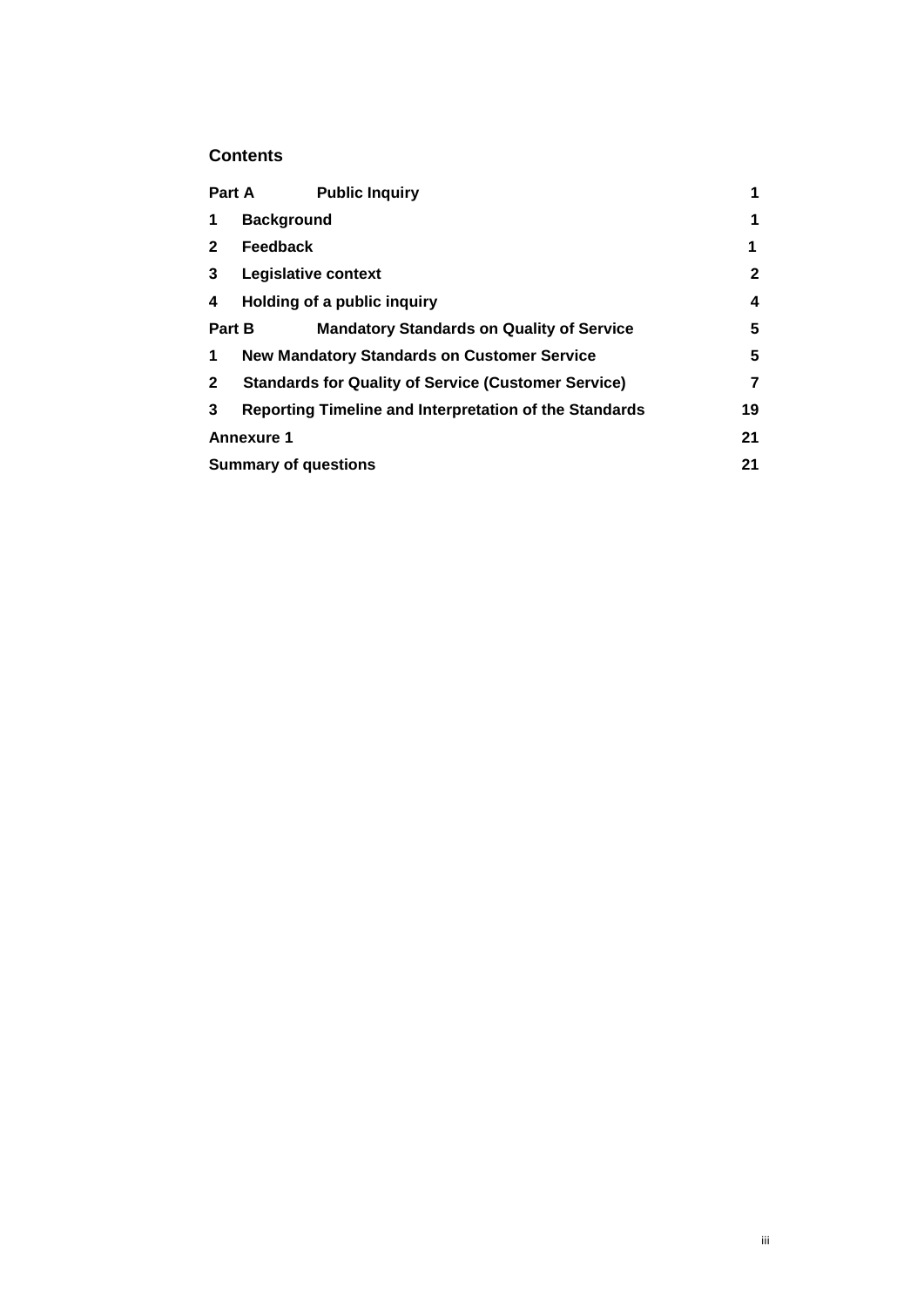# **ABBREVIATIONS AND GLOSSARY**

| <b>ASN GW</b>                | <b>Access Service Network Gateway</b>                                                                              |
|------------------------------|--------------------------------------------------------------------------------------------------------------------|
| <b>BAS</b>                   | <b>Broadband Access Service</b>                                                                                    |
| <b>CMA</b>                   | Communications and Multimedia Act 1998                                                                             |
| Commission                   | Malaysian Communications and Multimedia Commission                                                                 |
| <b>CPE</b>                   | <b>Customer Premises Equipment</b>                                                                                 |
| <b>IVRS</b>                  | Interactive Voice Response System                                                                                  |
| MME                          | <b>Mobile Management Entity</b>                                                                                    |
| <b>MS</b>                    | <b>Mandatory Standards</b>                                                                                         |
| <b>MSC</b>                   | <b>Mobile Switching Centre</b>                                                                                     |
| <b>MSQoS</b>                 | <b>Mandatory Standards for Quality of Service</b>                                                                  |
| <b>Public Inquiry</b>        | The Public Inquiry on the Proposal for New Mandatory<br>Standards for Quality of Service (Customer Service)        |
| <b>Public Inquiry Paper</b>  | The Public Inquiry Paper on the Proposal for New Mandatory<br>Standards for Quality of Service (Customer Service)  |
| <b>Public Inquiry Report</b> | The Public Inquiry Report on the Proposal for New Mandatory<br>Standards for Quality of Service (Customer Service) |
| <b>PCS</b>                   | <b>Public Cellular Service</b>                                                                                     |
| QoS                          | <b>Quality of Service</b>                                                                                          |
| <b>SMS</b>                   | <b>Short Messaging Service</b>                                                                                     |
| <b>SGSN</b>                  | <b>Serving GPRS Support Node</b>                                                                                   |
| <b>Wired BAS</b>             | <b>Wired Broadband Access Service</b>                                                                              |
| <b>Wireless BAS</b>          | <b>Wireless Broadband Access Service</b>                                                                           |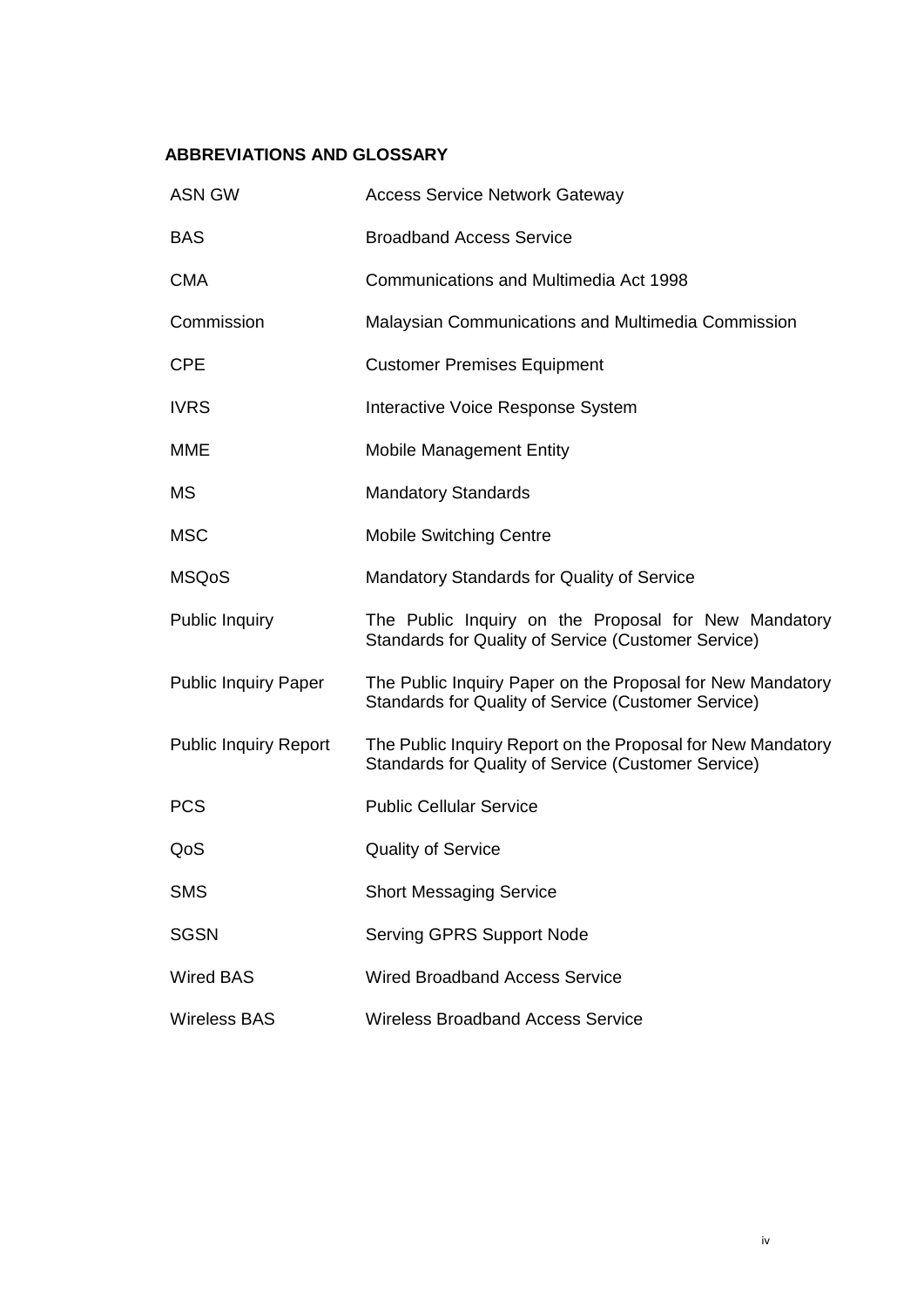# **Part A Public Inquiry**

# **1 Background**

- 1.1 Price and Quality of Service (QoS) are two important parameters for consumers when it comes to making a decision on the choice of communications service provider. While information on prices are easily accessible, it is harder for consumers to obtain and discern information on QoS.
- 1.2 In Malaysia, it appears that the key competing strategy among service providers is pricing. However, as markets mature, we foresee that price based competition will become less effective and service providers may begin to compete based on QoS to differentiate themselves. Until such time, it is imperative for the Commission to determine QoS parameters to safeguard consumers interest.
- 1.3 Since 2002, the Commission has determined mandatory standards on QoS for various services as follows:
	- (a) Public Switched Telephone Network Service;
	- (b) Public Cellular Service;
	- (c) Dial Up Internet Access Service;
	- (d) Content Applications Services;
	- (e) Public Payphone Service;
	- (f) Digital Leased Line Service;
	- (g) Wired Broadband Access Service; and
	- (h) Wireless Broadband Access Service.
- 1.4 Currently, the most prevalent communications services in the market are broadband and public cellular services. Therefore, this Public Inquiry focuses on the Mandatory Standards for Public Cellular Service (PCS), Wireless Broadband Access Service (Wireless BAS) and Wired Broadband Access Service (Wired BAS).

# **2 Feedback**

- 2.1 This Public Inquiry sets out the Commission's proposals for mandatory standards on customer service.
- 2.2 This Public Inquiry Paper constitutes the formal consultation process and all persons will have an opportunity to respond to this Public Inquiry Paper by 4 June 2021. Any comments that are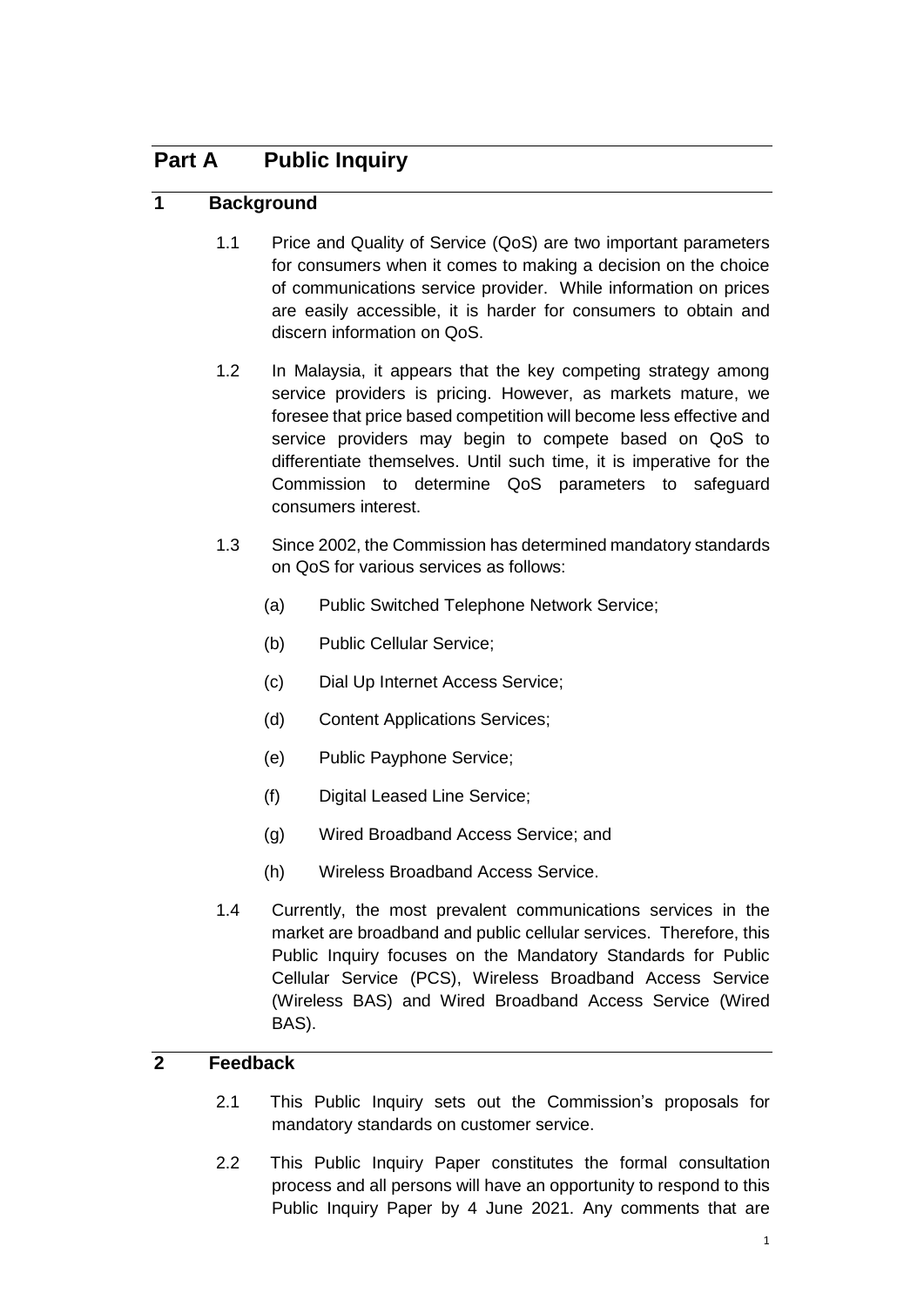received at the conclusion of the Public Inquiry period will be considered by the Commission in arriving at its final views of the proposals in the Public Inquiry Report.

# **3 Legislative context**

3.1 The Communications and Multimedia Act 1998 [Act 588] ("CMA") governs the communications and multimedia industry in Malaysia and establishes the regulatory and licensing framework applicable to the industry.

#### **Objects and national policy objectives**

- 3.2 This Public Inquiry is conducted in accordance with the objects and national policy objectives of the CMA.
- 3.3 The objects of the CMA are as set out in subsection 3(1), as follows:
	- *(a) to promote national policy objectives for the communications and multimedia industry;*
	- *(b) to establish a licensing and regulatory framework in support of national policy objectives for the communications and multimedia industry;*
	- *(c) to establish the powers and functions for the Malaysian Communications and Multimedia Commission; and*
	- *(d) to establish powers and procedures for the administration of this [Communications and Multimedia] Act.*
- 3.4 The national policy objectives are as set out in subsection 3(2) of the CMA, as follows:
	- *(a) to establish Malaysia as a major global centre and hub for communications and multimedia information and content services;*
	- *(b) to promote a civil society where information-based services will provide the basis of continuing enhancements to quality of work and life;*
	- *(c) to grow and nurture local information resources and cultural representation that facilitate the national identity and global diversity;*
	- *(d) to regulate for the long-term benefit of the end user;*
	- *(e) to promote a high level of consumer confidence in service delivery from the industry;*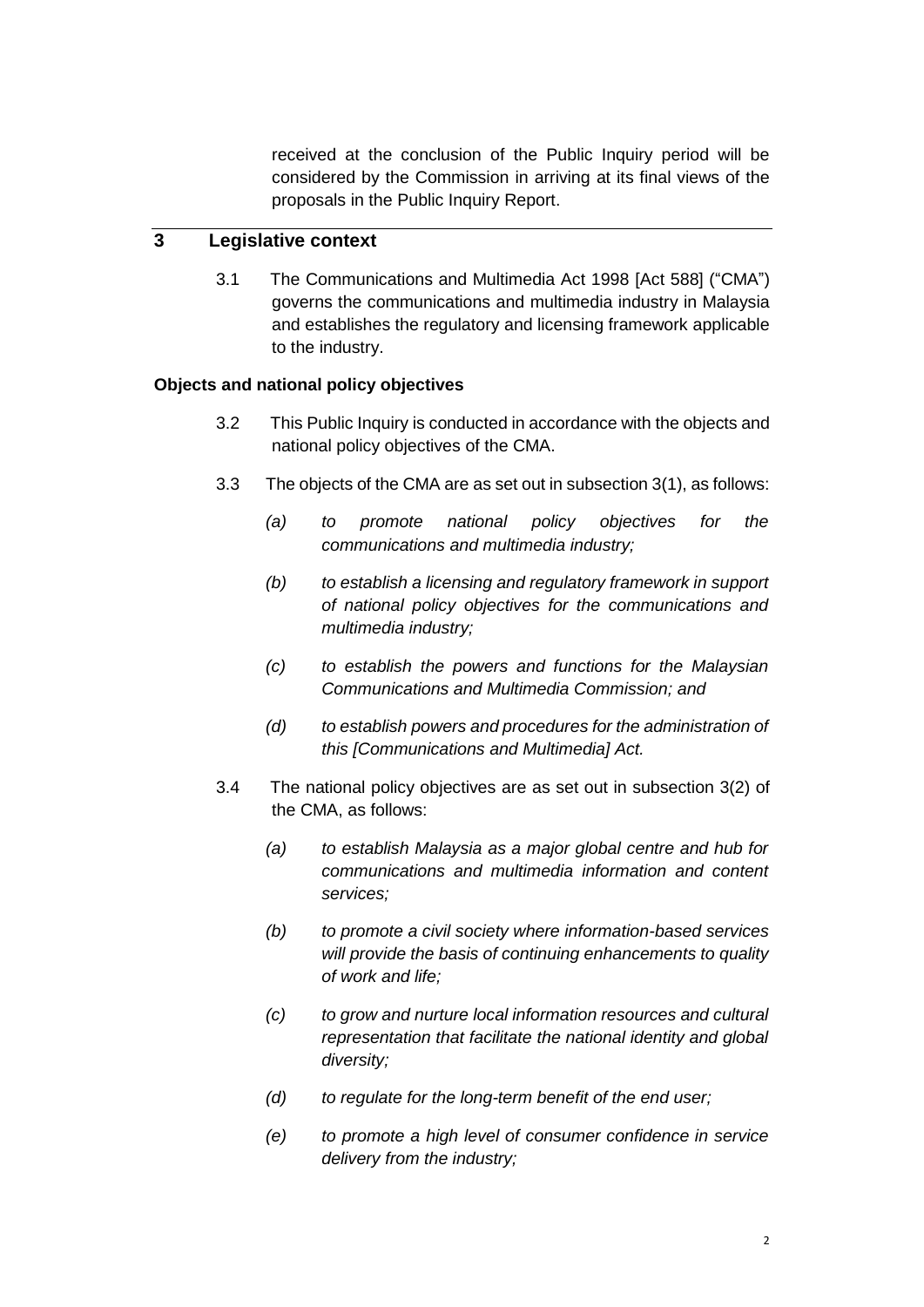- *(f) to ensure an equitable provision of affordable services over ubiquitous national infrastructure;*
- *(g) to create a robust applications environment for end users;*
- *(h) to facilitate the efficient allocation of resources such as skilled labour, capital, knowledge and national assets;*
- *(i) to promote the development of capabilities and skills within Malaysia's convergence industries; and*
- *(j) to ensure information security and network reliability and integrity.*

#### **Holding of a Public Inquiry**

- 3.5 This Public Inquiry is undertaken in view of the following provisions under the CMA:
	- (a) Section 104: the Commission shall determine a mandatory standard if it is subject to a direction from the Minister to determine a mandatory standard in place of a voluntary industry code, which shall be in accordance with section 55 of the CMA;
	- (b) Section 55: the Commission may hold an inquiry if the matter is of significant interest to the public, current and/or prospective licensees, and shall be held in accordance with Chapter 3 of Part V of the CMA;
	- (c) Section 58 the Commission may hold a public inquiry on any matter which relates to the administration of the CMA or its subsidiary legislations, where the Commission is satisfied that the said matter is of significant interest to the public or to the licensees;
	- (d) Section 61 the Commission must provide notice of the terms and scope of the public inquiry and must allow members of the public to make submissions on the public inquiry which will be considered by the Commission;
	- (e) Section 63 the Commission will not publish or disclose confidential information provided during the public inquiry process; and
	- (f) Section 65 the Commission must publish a report within 30 days of the conclusion of a public inquiry that sets out the findings of any inquiry it conducts.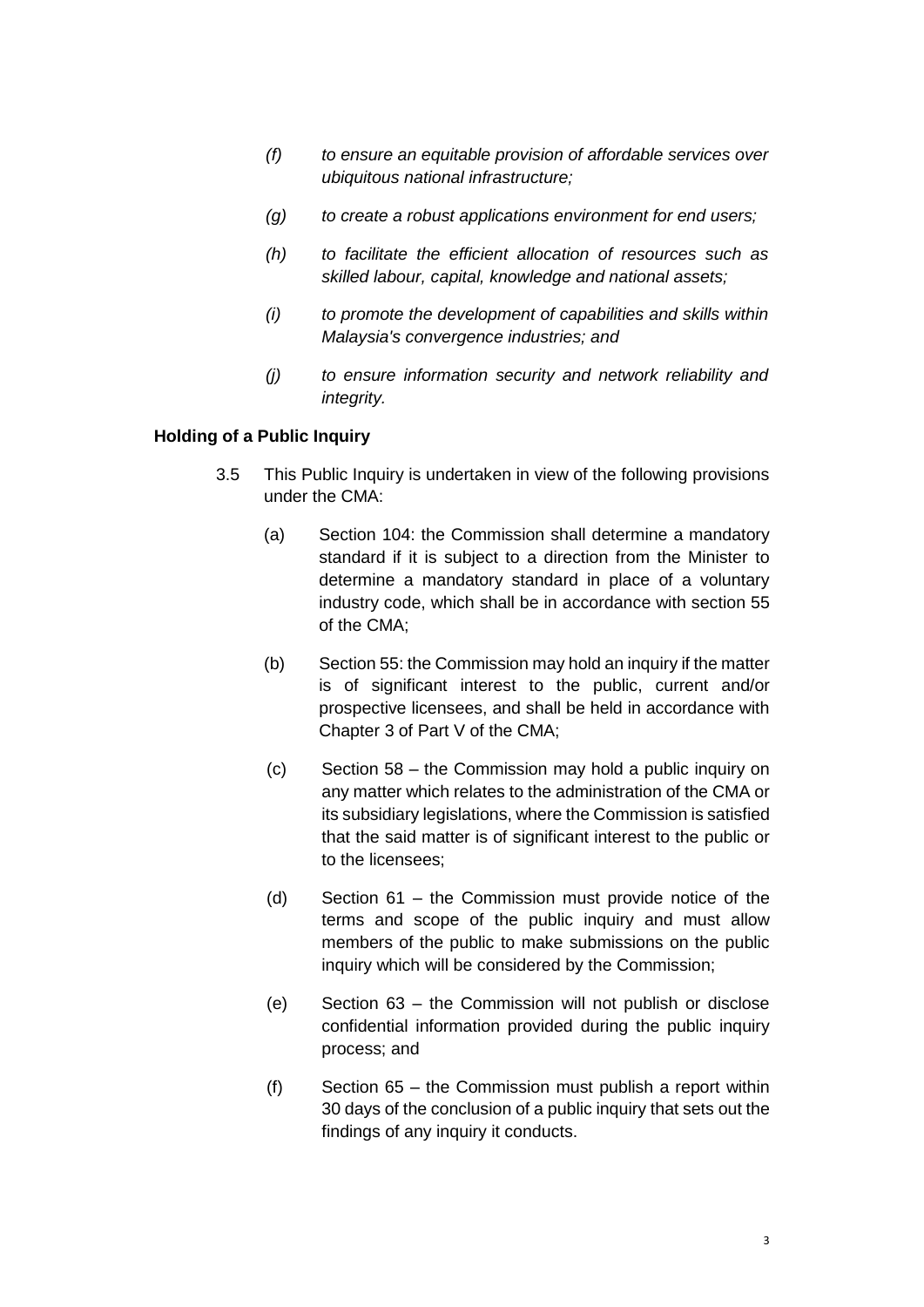#### **Ministerial Directions**

- 3.6 The relevant directions issued by Minister referred to in subparagraph 3.5(a) above are:
	- (a) Ministerial Direction on Quality of Service, Direction No. 1 of 2002; and
	- (b) Ministerial Direction on Quality of Service, Phase 2, Direction No. 3 of 2003.

# **4 Outputs of public inquiry process**

4.1 The objective of this Public Inquiry is to review and enhance the existing mandatory standards on customer service for PCS, Wireless BAS and Wired BAS services. The Commission's preliminary findings are set out in this Public Inquiry Paper. Following the consultation period, the Commission will review any feedback received and then publish its conclusions and proposals in the Public Inquiry Report.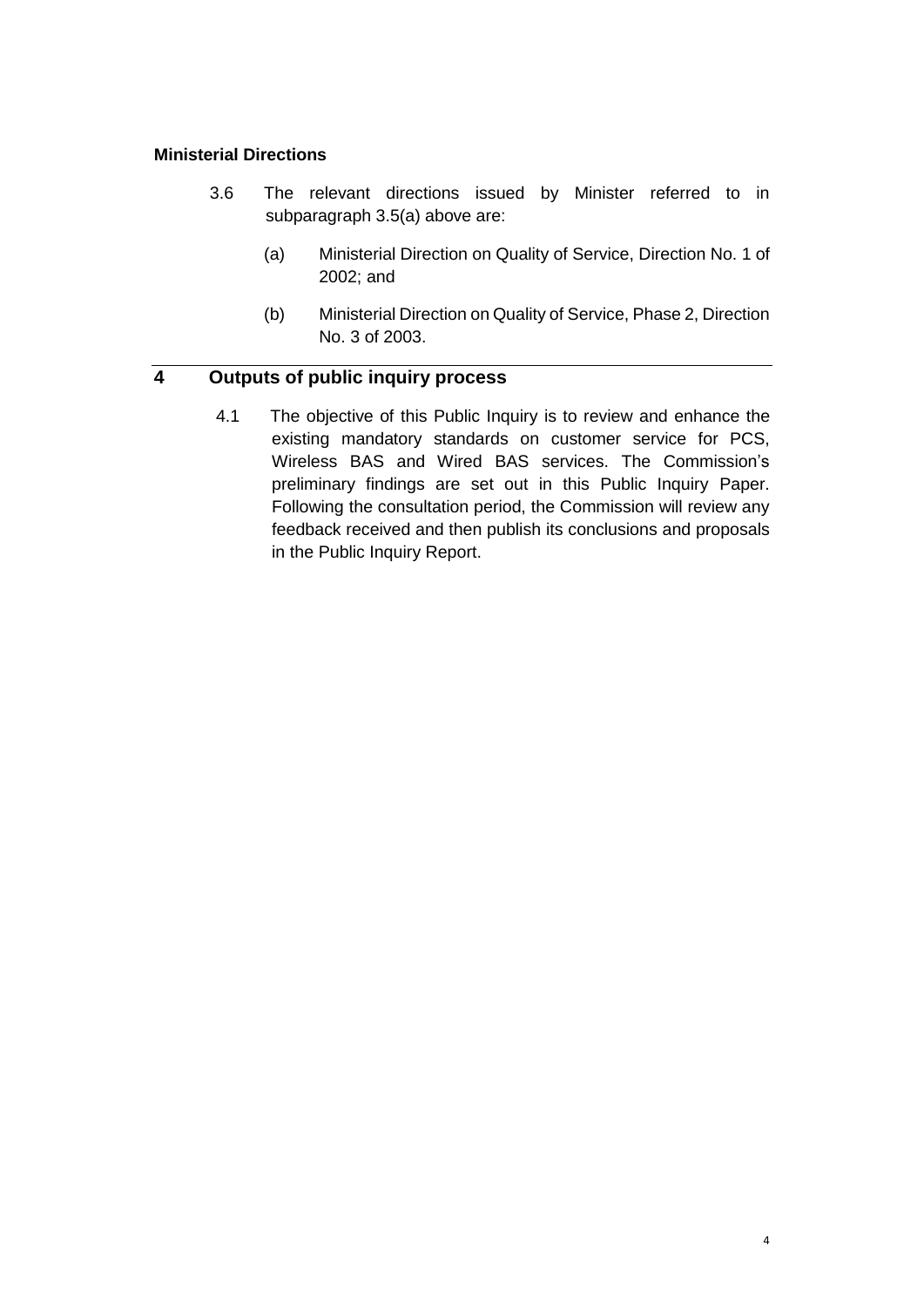# **Part B Mandatory Standards for Quality of Service**

# **1 New Mandatory Standards on Customer Service**

- 1.1 The Mandatory Standards for QoS ("MSQoS") for PCS, Wireless BAS and Wired BAS comprise of standards on network performance and customer service.
- 1.2 The network performance parameters are closely related to the evolution of technology in the ever-changing landscape of communications markets. Network parameters which were considered adequate a few years ago are no longer appropriate due technology advancements, customers' habits and expectations. Therefore, there is a need for the Commission to respond promptly to these new developments for network performance parameters. However, the customer service parameters are less susceptible to changes in technology. As such, the Commission may not need to review customer service parameters as often as network performance parameters.
- 1.3 The Commission is also cognisant that the fixed and mobile convergence is taking place and most service providers are providing a combination of PCS, Wireless BAS and Wired BAS services. Further, the standards on customer service are similar across the three instruments, which result in similar reports being submitted to the Commission.
- 1.4 Customers generally subscribe to bundled services and when it comes to customer service standards such as complains and call handling, they often don't make any distinction between voice, short messaging service (SMS) and broadband services.
- 1.5 Based on the above reasons, the Commission is proposing to develop a separate instrument for mandatory standards on customer service. The existing mandatory standards will be streamlined into a single instrument. The Commission believes that consolidating customer service standards into a single instrument will be a more efficient and effective way forward as it would reduce regulatory obligations for service providers and address the inconsistencies in reporting timelines. This in turn will provide a better regulatory oversight for the Commission.
- 1.6 For this new MSQoS, the Commission will focus on reviewing and setting the standards for the following new scope of customer service:
	- (a) Complaints Management;
	- (b) Customer service response;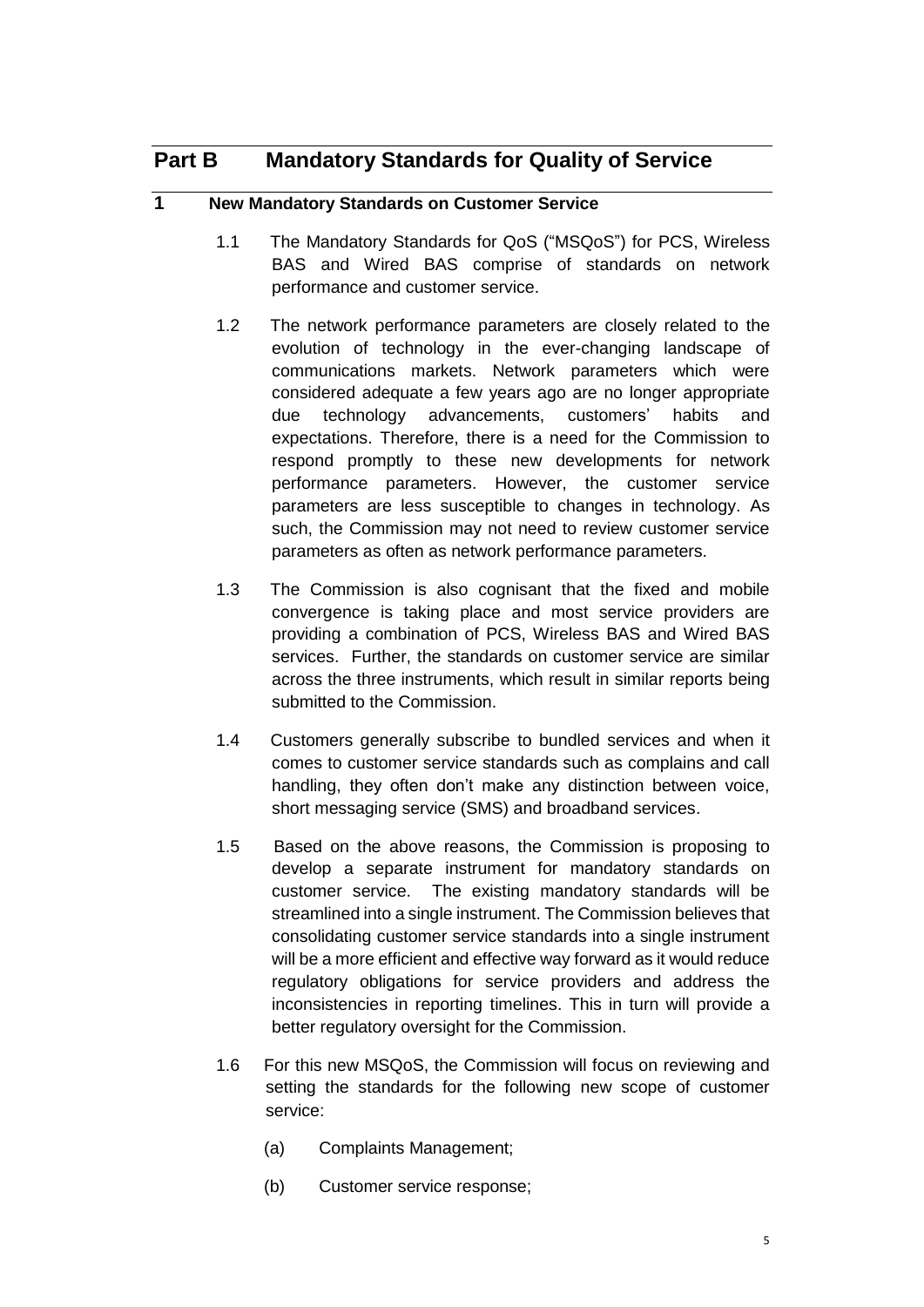- (c) Service fulfilment; and
- (d) Notification/information
- 1.7 The Commission is proposing to rephrase the indicator of the existing standards to create a common language understandable by both the customer and the service provider as per example below:

| <b>Existing Standards</b>                                          | <b>Rephrased Standards</b>                                        |  |  |
|--------------------------------------------------------------------|-------------------------------------------------------------------|--|--|
|                                                                    | Promptness in resolving customer   Customer complaints resolution |  |  |
| complaints                                                         | time                                                              |  |  |
| Promptness of answering calls to $\vert$ Call centre response time |                                                                   |  |  |
| customer hotline                                                   |                                                                   |  |  |

- 1.8 In addition, the Commission is proposing for new requirement where service providers are required to declare the MSQoS standards and self-report their key achievements of the standards at their website for public view.
- 1.9 The purpose of this new requirement is to help consumers to make choices and protect their rights as consumers and encourage service providers to improve their services to be competitive and ensure high quality of service to consumer.
- 1.10 The above requirement is a hybrid of the MSQoS compliance and service provider declaration/reporting.

#### **Commission Preliminary View**

1.11 The Commission is proposing a new MSQoS on Customer Service that will set out the customer service standards for PCS, Wireless BAS and Wired BAS.

## **Question 1**

Do you agree with the Commission's proposal to develop a new Mandatory Standards for Quality of Service (Customer Service) that will streamline customer service standards for PCS, Wireless BAS and Wired BAS into a single instrument?

#### **Question 2**

What are your views on the Commission's proposal to rephrase the indicator of the existing standards to create a common language understandable by both the customer and the service provider?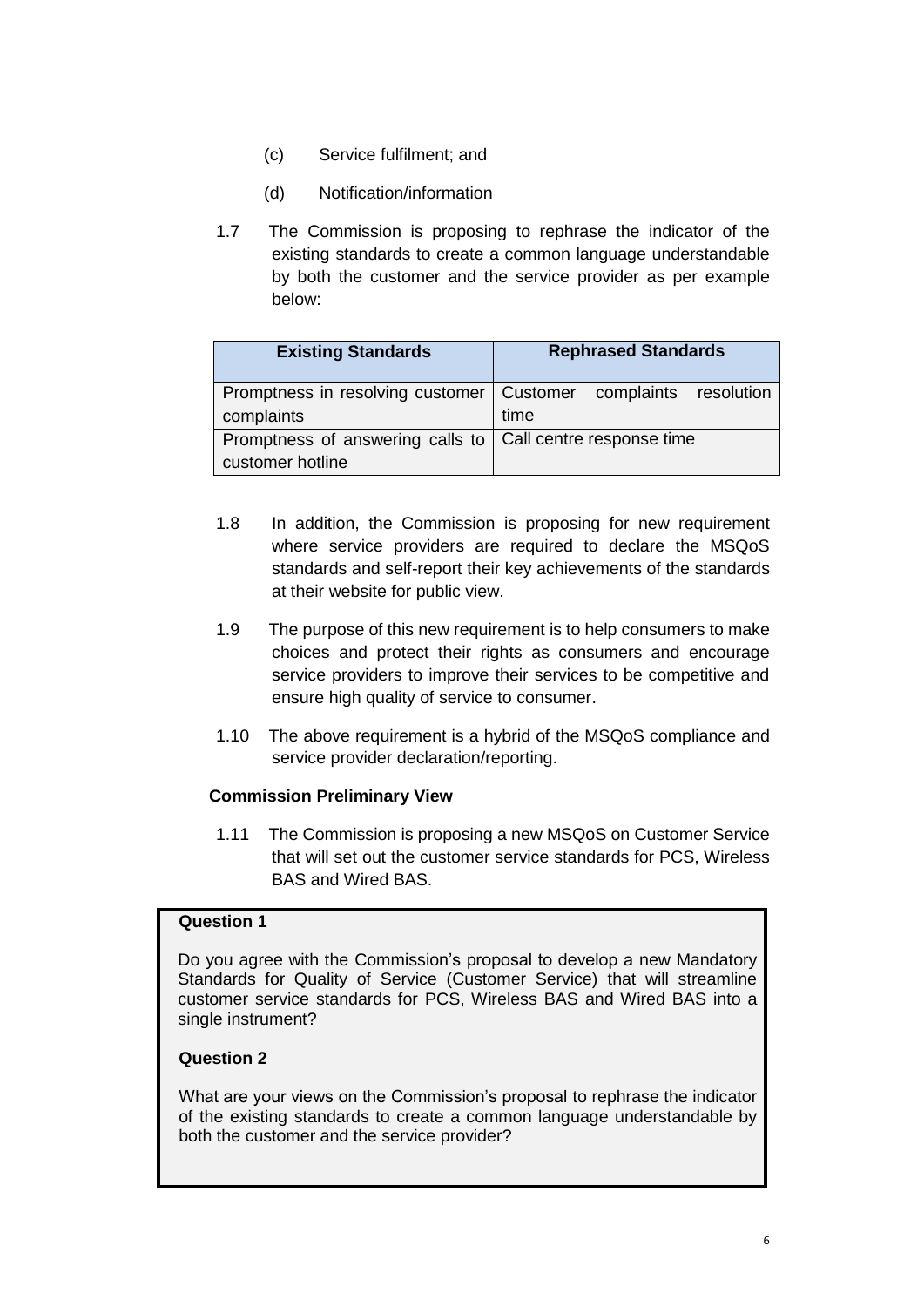The Commission seeks views on the proposals of new requirement(s) where service providers are required to declare the MSQoS standards and selfreport their key achievements of the standards for public view.

# **2 Standards for Quality of Service (Customer Service)**

2.1 This section discusses the substantive mandatory standards for QoS that are related to customer service. Among others, this section covers critical issues such as complaint handling, service installation, activation and restoration and notification/information on scheduled maintenance and disruption.

# **A. Complaints Management**

# **I. Billing Related Complaints**

- 2.2 Billing complaints is an important component of customer service's parameter to assess the service providers' billing system and process. Service providers are required to take reasonable steps to ensure that the charging mechanism used in connection with any of its network services are accurate and reliable in all material aspects as this is a standard condition for individual and class licenses specified under paragraph 3(b) of the Communications and Multimedia (Licensing) Regulations 2000. The same is also reflective in the licences issued to the relevant licensees.
- 2.3 Currently, the standards for PCS, Wireless BAS and Wired BAS for billing related complaints is not more than 1% per quarter. This percentage measures the number of billing related complaints as a percentage of the total customers of each service provider.

# **Commission Preliminary View**

2.4 Based on the compliance trend of service providers for PCS, Wireless BAS and Wired BAS from 2017 to 2019, the Commission is proposing to rephrase the standards and enhance the same by setting the billing related complaints lower to not more than **0.5%** per quarterly reporting period. This is to ensure effective action taken by service providers to reduce billing related complaints and improvement of their billing system/process.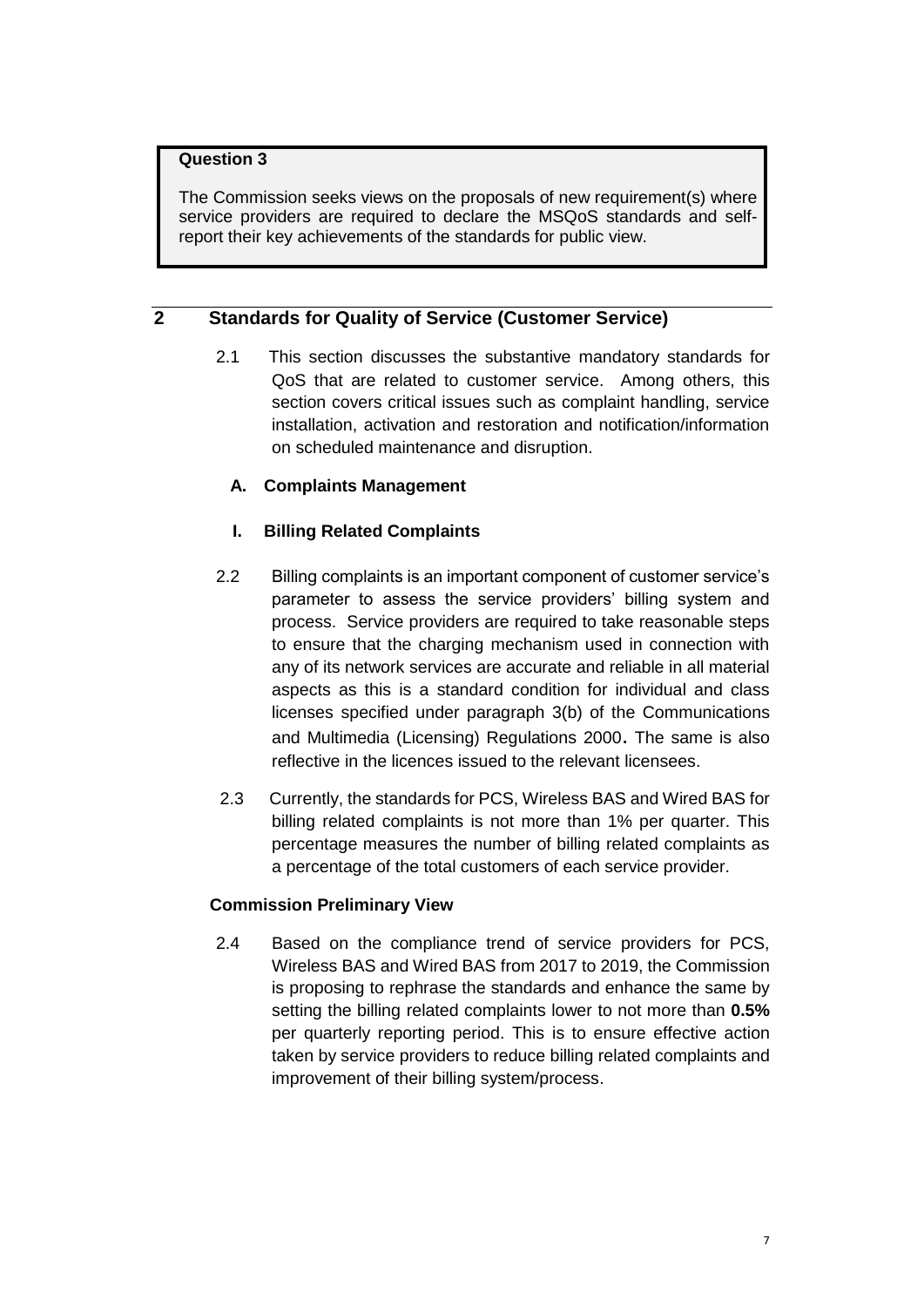|                                    |     | <b>PCS</b>                                                                                             | <b>Wireless BAS</b> | <b>Wired BAS</b>                                                     |  |
|------------------------------------|-----|--------------------------------------------------------------------------------------------------------|---------------------|----------------------------------------------------------------------|--|
| <b>Present</b><br><b>Standards</b> | QoS | Percentage of billing related complaints must not be more than<br>1.0% per quarterly reporting period. |                     |                                                                      |  |
| <b>Proposed</b><br><b>Revision</b> |     | period.                                                                                                |                     | A maximum of 0.5% billing related complaints for quarterly reporting |  |

The Commission seeks views on the proposals to measure the standards on billing related complaints to be enhanced to a maximum of **0.5%** per quarterly reporting period.

## **II. Non-billing Related Complaints**

- 2.5 Non-billing related complaints are complaints other than billing that are related to service matters and may include, but not limited to, complaints received on late or no service activation, internet speed connection, unplanned outage, unprofessional staff or contractors.
- 2.6 In the existing MSQoS on PCS, Wired and Wireless Broadband, the standards is set at the maximum number of non-billing related complaints in each quarter, which is a maximum of 6 complaints per 1,000 customers each quarter.

#### **Commission Preliminary View**

2.7 Similar to the billing related complaints, the Commission is proposing to rephrase the existing standards and improve the standards on non-billing related complaints to a maximum of 5 complaints per 1,000 customers for quarterly reporting period. This proposal is derived from the overall compliance trend of the service providers for PCS, Wireless BAS and Wired BAS from 2017 to 2019. In addition, the Commission wants to ensure that service providers continuously strive to improve their services to customers.

|                                           | <b>PCS</b>                                                                                                | <b>Wireless BAS</b> | <b>Wired BAS</b>                                                                                                          |
|-------------------------------------------|-----------------------------------------------------------------------------------------------------------|---------------------|---------------------------------------------------------------------------------------------------------------------------|
| QoS<br><b>Present</b><br><b>Standards</b> |                                                                                                           |                     | Non-billing related complaints must not be more than 6.0<br>complaints per 1,000 customers per quarterly reporting period |
| <b>Proposed Revision</b>                  | A maximum of 5.0 non-billing related complaints per 1,000<br>subscriptions for quarterly reporting period |                     |                                                                                                                           |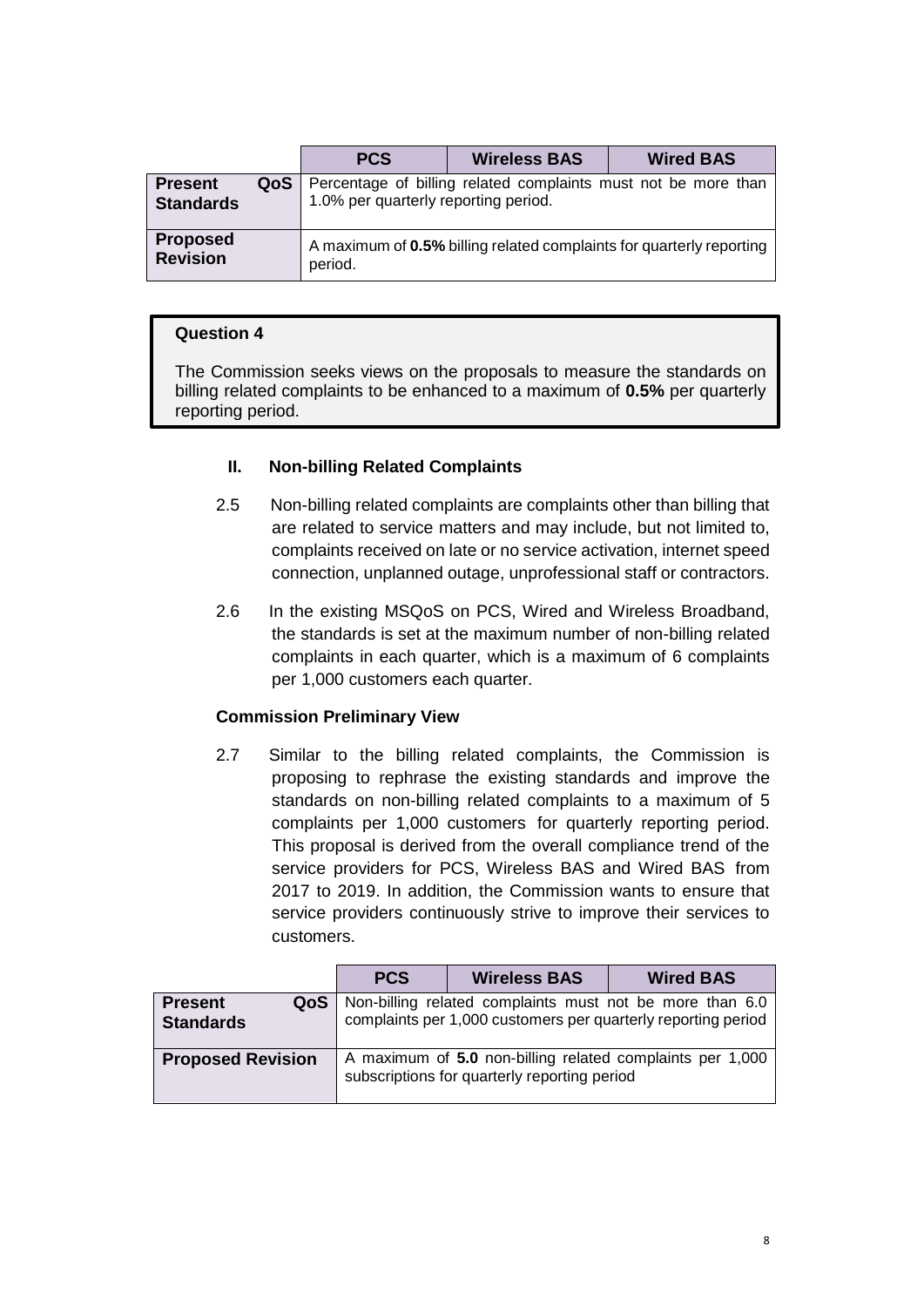The Commission seeks views on the proposals to measure the standards on non-billing related complaints to be enhanced to a maximum of **5.0 per 1,000 subscriptions** for quarterly reporting period.

## **B. Customer Service Response**

#### **I. Customer Complaints Resolution Time**

- 2.8 This indicator measures the percentage of complaints resolved by service providers within the timelines specified in the MSQoS. The existing standards in all 3 MSQoS require service providers to resolve at least 60% of complaints within 3 business days, at least 90% within 5 business days and 95% within 15 business days. The resolution timelines are applicable to both billing and non-billing related complaints. These complaint resolution standards are measured on a quarterly basis.
- 2.9 In computing complaints resolution timelines, complaints that are unresolved due to certain extenuating factors are excluded. The factors that are considered by the Commission are as follows:
	- (a) Damage to network facility due to force majeure or third parties;
	- (b) Faulty Customer Premises Equipment (CPE), customer infrastructure or internal wiring; and
	- (c) Customer premises inaccessible.

#### **Commission Preliminary View**

- 2.10 As with other standards on complaints, the Commission is proposing to rephrase the standards to Customer Complaints Resolution Time for billing related complaints, non-billing related complaints and add new indicator for network related complaints. The network related complaints refer to complaints on poor or no coverage. Service providers are required to provide their improvement plans including timelines to the complainant unless the area fulfills the underserved area definition specified under the Communications and Multimedia (Universal Service Provision) Regulations 2002.
- 2.11 In addition, the Commission is proposing to substitute the term 'resolved' to 'closed' for complaints. The definition of the term 'closed' for complaints is the complainant consented to the resolution of the complaint provided by the service provider and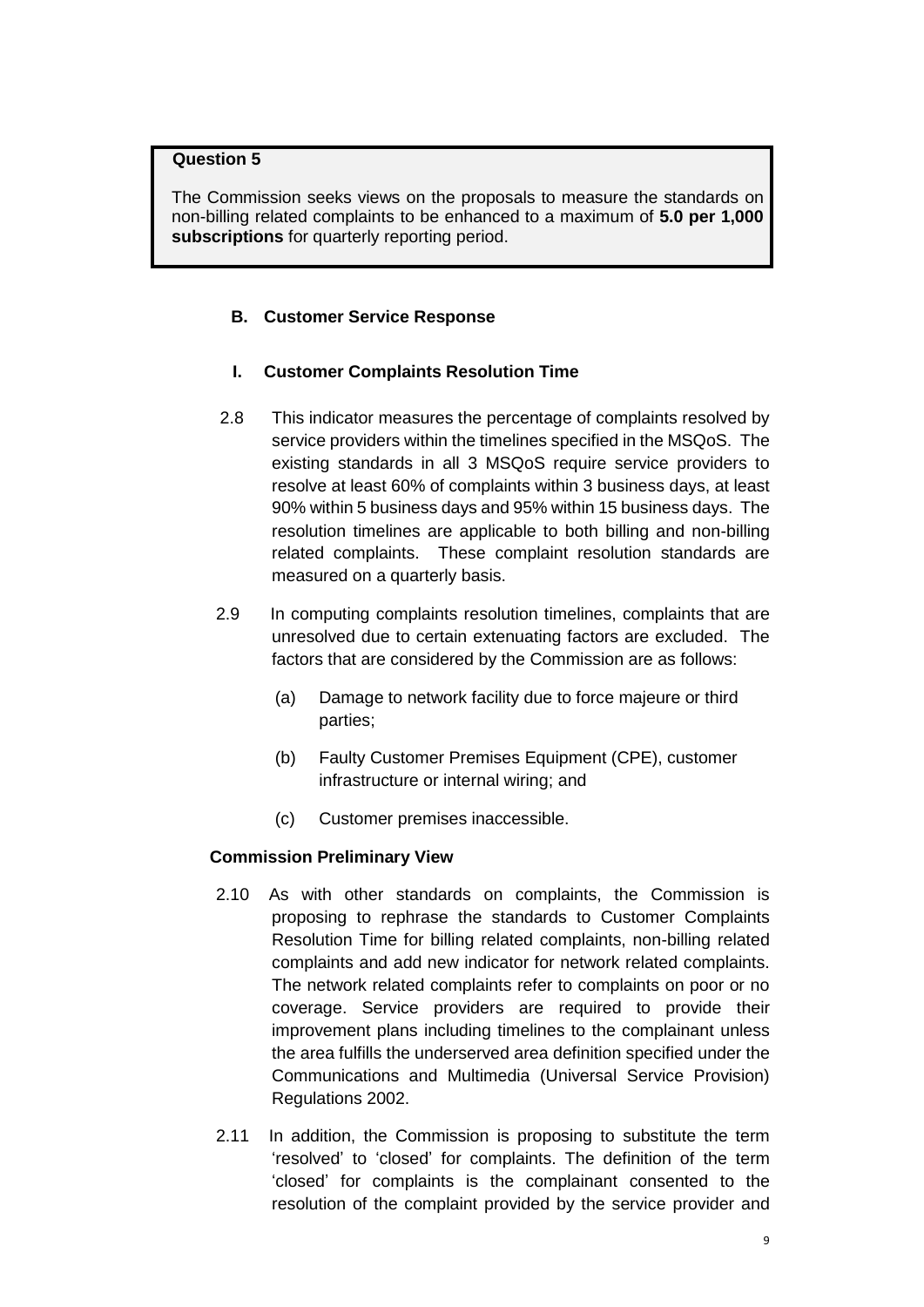agreed to close the complaint. This is to address consumer issues of complaints 'resolved' but not satisfactorily addressed by service providers or misinterpretation of the term 'resolved'.

- 2.12 The Commission is also proposing for the complaints handling standards to be revised from 3 tiers to 2 tiers, and the complaint resolution timeline is shorten where 80% of complaints are to be closed within 3 business days and 95% of complaints are to be closed within 10 business days for billing related complaints and 70% of complaints are to be closed within 3 business days and 90% of complaints are to be closed within 10 business days.
- 2.13 The Commission wants to ensure that service providers are able to measure the overall effectiveness of complaints resolution and continuously strive to improve their complaints resolution.

|                                           | <b>PCS</b>                                                                                                                                                                                                                                                                                                                      | <b>Wireless BAS</b>                                             | <b>Wired BAS</b>                                                                                                               |  |
|-------------------------------------------|---------------------------------------------------------------------------------------------------------------------------------------------------------------------------------------------------------------------------------------------------------------------------------------------------------------------------------|-----------------------------------------------------------------|--------------------------------------------------------------------------------------------------------------------------------|--|
| QoS<br><b>Present</b><br><b>Standards</b> | The standards on promptness in resolving customer complaints,<br>separately measured for billing related complaints and non-billing<br>related complaints, for every quarterly reporting period is:                                                                                                                             |                                                                 |                                                                                                                                |  |
|                                           |                                                                                                                                                                                                                                                                                                                                 | a) Not less than 60.0% must be resolved within 3 business days; |                                                                                                                                |  |
|                                           |                                                                                                                                                                                                                                                                                                                                 |                                                                 | b) Not less than 90.0% must be resolved within 5 business days; and                                                            |  |
|                                           |                                                                                                                                                                                                                                                                                                                                 | c) Not less than 95.0% must be resolved within 15 business days |                                                                                                                                |  |
| <b>Proposed</b><br><b>Revision</b>        | quarterly reporting period is:<br><b>Billing Related Complaints</b>                                                                                                                                                                                                                                                             |                                                                 | The standards on customer complaint resolution time, for every                                                                 |  |
|                                           |                                                                                                                                                                                                                                                                                                                                 |                                                                 |                                                                                                                                |  |
|                                           | a) Not less than 80.0% must be closed within 3 business days; and                                                                                                                                                                                                                                                               |                                                                 |                                                                                                                                |  |
|                                           | b) Not less than 95.0% must be closed within 10 business days.                                                                                                                                                                                                                                                                  |                                                                 |                                                                                                                                |  |
|                                           | Non Billing Related Complaints                                                                                                                                                                                                                                                                                                  |                                                                 |                                                                                                                                |  |
|                                           | a) Not less than 70.0% must be closed within 3 business days; and                                                                                                                                                                                                                                                               |                                                                 |                                                                                                                                |  |
|                                           | b) Not less than 90.0% must be closed within 10 business days.                                                                                                                                                                                                                                                                  |                                                                 |                                                                                                                                |  |
|                                           | <b>Network Related Complaints</b>                                                                                                                                                                                                                                                                                               |                                                                 |                                                                                                                                |  |
|                                           | (a) For network complaints related to poor or no coverage, service<br>providers must provide their improvement plans including timelines<br>to the complainant unless the area fulfills the underserved area<br>definition specified under the Communications and Multimedia<br>(Universal Service Provision) Regulations 2002. |                                                                 |                                                                                                                                |  |
|                                           |                                                                                                                                                                                                                                                                                                                                 | performance in accordance to the said plan.                     | (b) Service providers are bound to the plan provided and the<br>Commission may issue direction(s) as may be required to compel |  |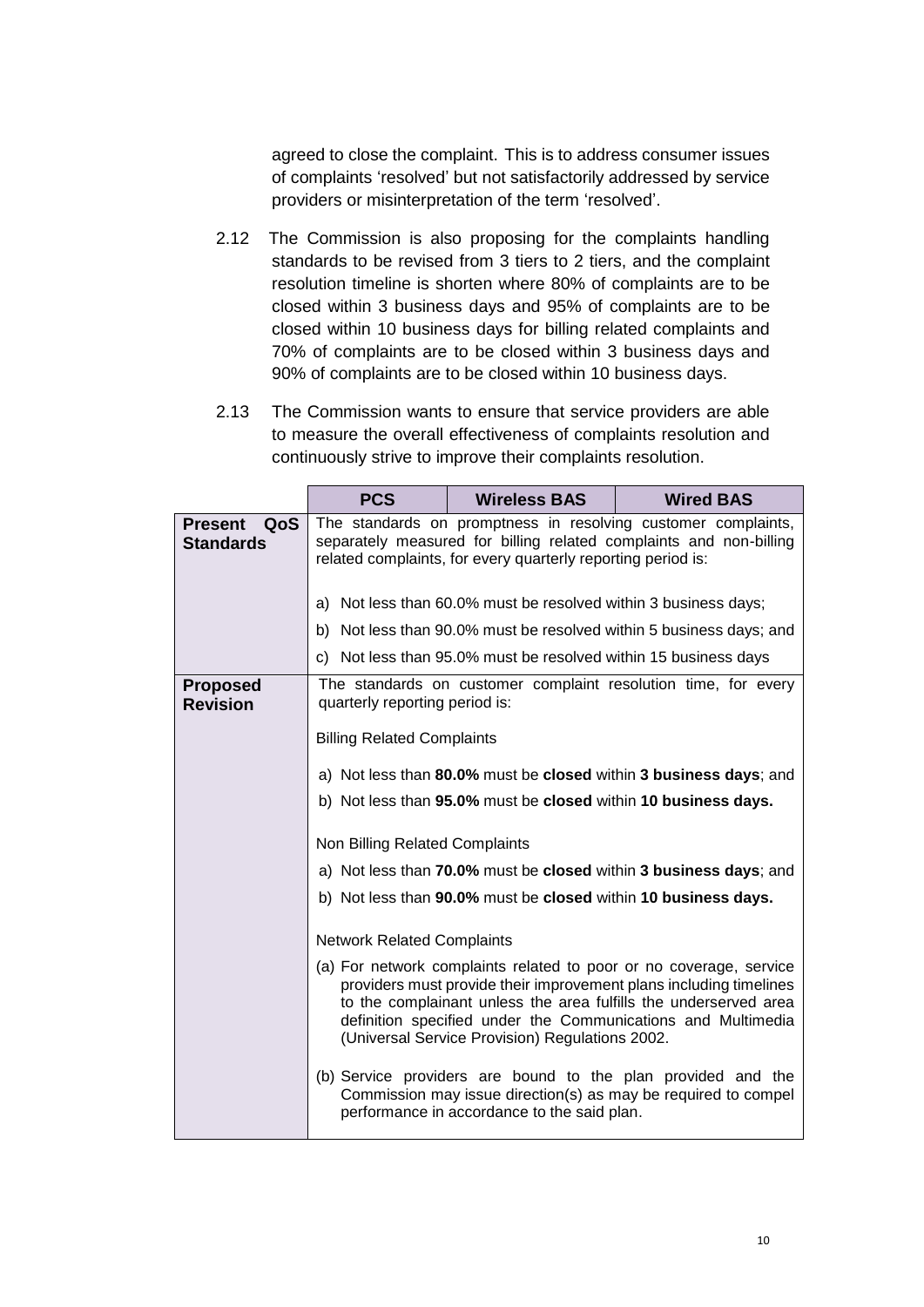The Commission seeks views on the proposals to measure the resolution timeline of:

- a) **80%** of complaints are to be closed within **3 business days** and **95%** of complaints are to be closed within **10 business days** for billing related complaints for quarterly reporting period.
- b) **70%** of complaints are to be closed within **3 business days** and **90%** of complaints are to be closed within **10 business days** for non-billing related complaints for quarterly reporting period.

#### **Question 7**

What are your views on the Commission's proposal to add new indicator(s) for network complaints related to poor or no coverage and the requirement for the service provider to provide its improvement plans including timelines to the complainant?

#### **Question 8**

Do you agree with the Commission's proposal to substitute the term 'resolved' with 'closed' for complaint resolution?

#### **Question 9**

The Commission seeks views on the proposed definition of complaint 'closed'?

#### **II. Call Centre Response Time**

- 2.14 Promptness in answering calls to customer hotline measures the time when a customer presses the button opting for a human operator, to the time it is answered by a human operator. In this respect, the duration when the call is attended by the interactive voice response system (IVRS) before being transferred to a human operator is excluded. The promptness in answering calls to customer hotline is currently measured on a quarterly basis.
- 2.15 The current standards across all 3 MSQoS that are being reviewed is 80% of calls to customer hotline that opted for human operator must be answered within 20 seconds, while 90% must be answered within 40 seconds.

#### **Commission Preliminary View**

2.16 The Commission is cognisant that due to advancement in technology, a lot of calls to customer hotlines are handled by IVRS. However, there are certain customers who opt for human operator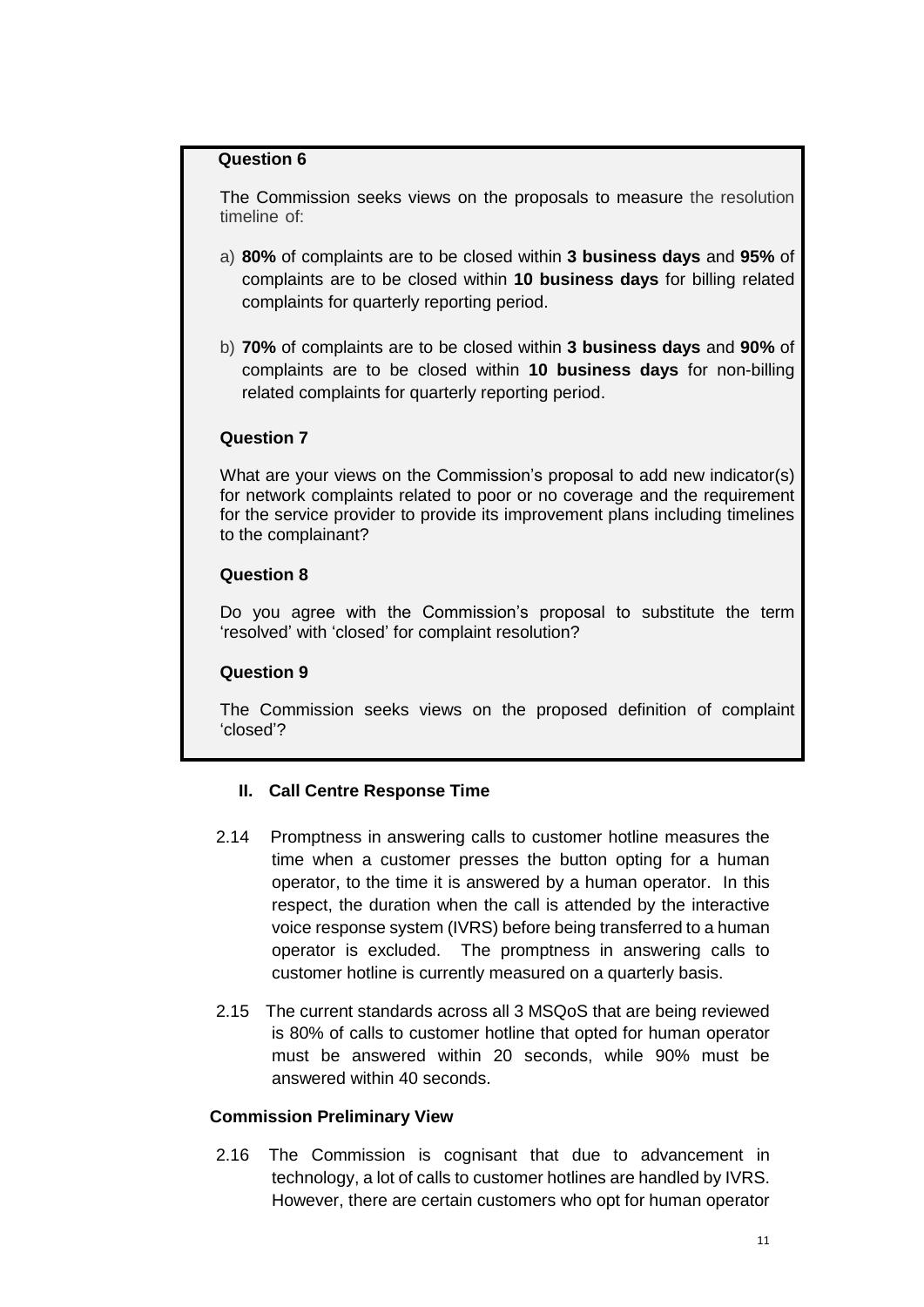and it is critical that these calls are answered promptly. Therefore, the Commission is proposing to rephrase the existing standards to Call Centre Response Time, amend from 2 tiers to 1 tier and enhance the level of answering calls by adopting the mid points and set at least 85% calls to be answered within 30 seconds.

|                                           | <b>PCS</b>                                                                                                                                                                                                                                                                                                 | <b>Wireless BAS</b> | <b>Wired BAS</b> |
|-------------------------------------------|------------------------------------------------------------------------------------------------------------------------------------------------------------------------------------------------------------------------------------------------------------------------------------------------------------|---------------------|------------------|
| QoS<br><b>Present</b><br><b>Standards</b> | At least 80.0% of calls to customer hotline that opted for human<br>operator in a quarterly reporting period must be answered within 20<br>seconds.<br>At least 90.0% of calls to customer hotline that opted for human<br>operator in a quarterly reporting period must be answered within 40<br>seconds. |                     |                  |
| <b>Proposed</b><br><b>Revision</b>        | At least 85.0% of calls to customer hotline that opted for human<br>operator in a quarterly reporting period must be answered within 30<br>seconds.                                                                                                                                                        |                     |                  |

#### **Question 10**

What are your views on the Commission's proposal to revise the standards from 2 tiers to 1 tier and to revise the standards on Promptness in Answering Calls to Customer Hotline to **85%** of calls that opted for human operator in a quarterly reporting period must be answered within **30 seconds**?

# **C. Service Fulfilment**

# **I. Service Restoration Fulfilment**

- 2.17 Service restoration fulfilment is only applicable to Wired BAS services. This is due to the fact that service restoration for Wired BAS services may require service providers to visit their customer's premises in order to restore the services.
- 2.18 In the current MSQoS on Wired BAS service, at least 95% of services are required to be restored within 24 hours from the time and date a service fault has been reported, while 100% must be restored within 48 hours, including non-business day. However, the inability to restore services due to the following factors is excluded from computation of percentage of service restoration fulfilment:
	- (a) Damage to network facility due to force majeure or third parties;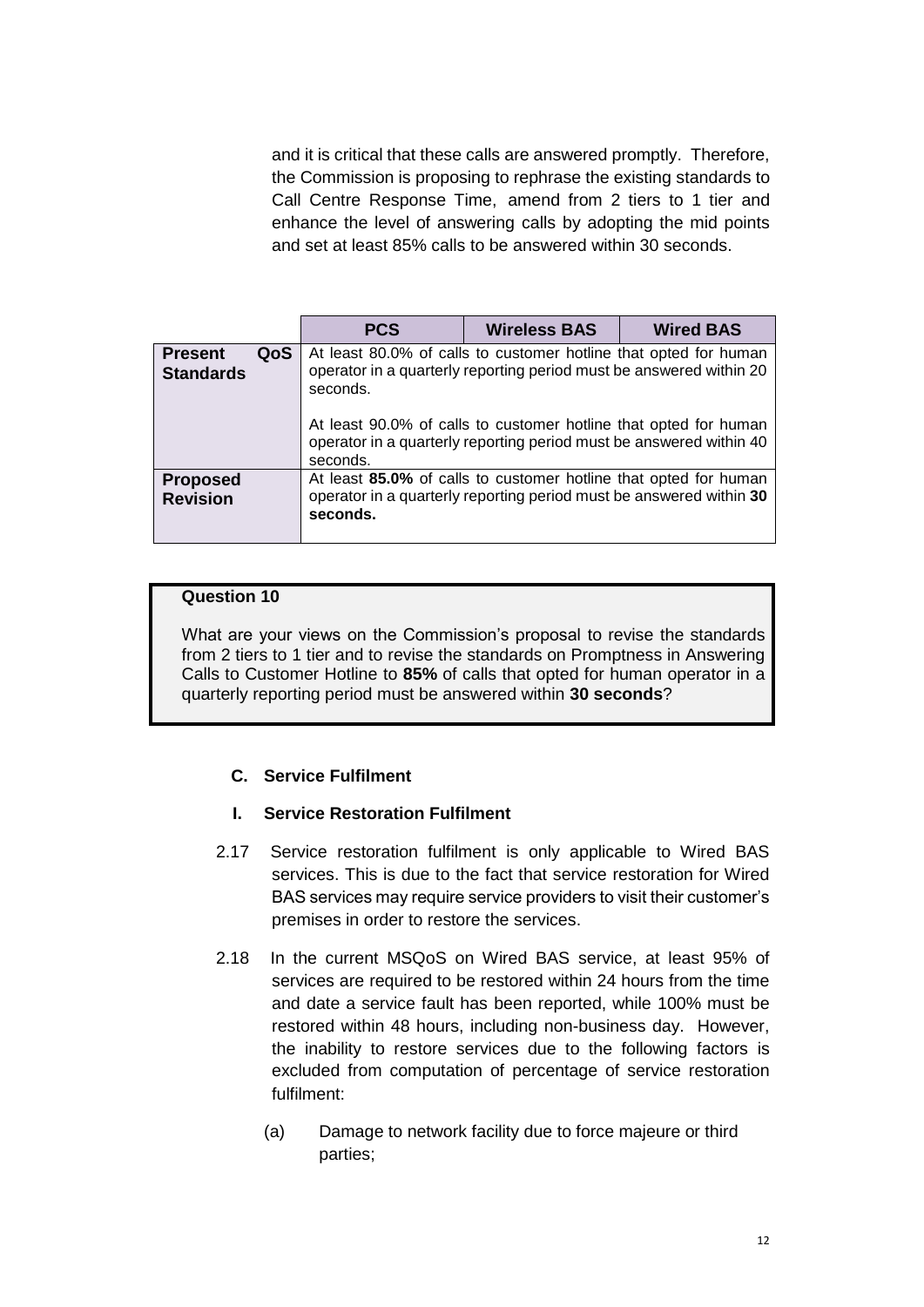- (b) Faulty Customer Premises Equipment (CPE), customer infrastructure or internal wiring; and
- (c) Customer premises inaccessible.
- 2.19 If the customer has requested for a specific time and date of service restoration, the restoration date is calculated from the specified time and date, including non-business days.

## **Commission Preliminary View**

2.20 The Commission is of the view that the existing timelines are reasonable and should be maintained. However, the standards are refined to provide further clarity.

|                                    | <b>Wired BAS</b>                                                                                                                                                                                                              |
|------------------------------------|-------------------------------------------------------------------------------------------------------------------------------------------------------------------------------------------------------------------------------|
| <b>Present QoS</b>                 |                                                                                                                                                                                                                               |
| <b>Standards</b>                   | Not less than 95.0% of all Service Restoration Fulfilment in a<br>reporting period must be fulfilled within 24 hours; and                                                                                                     |
|                                    | 100.0% of all Service Restoration Fulfilment in a reporting period to<br>be fulfilled within 48 hours                                                                                                                         |
| <b>Proposed</b><br><b>Revision</b> | Not less than 95.0% of all Service Restoration Fulfilment in a<br>reporting period must be fulfilled within 24 hours from the time and<br>date a service fault is reported; and                                               |
|                                    | 100.0% of all Service Restoration Fulfilment in a reporting period to<br>be fulfilled within 48 hours from the time and date a service fault<br>is reported (for quarterly reporting period applicable for Wired BAS<br>only) |

#### **Question 11**

The Commission seeks views on the proposed revision to Service Restoration Fulfilment to provide further clarity.

# **II. Service Activation Fulfilment**

- 2.21 Similar to service restoration, service activation fulfilment is only applicable to Wired BAS due to the nature of the service that requires service providers to contact the customers to make an appointment and subsequently visit the customers' premises to carry out wiring and installation of the necessary equipment prior to activating the service.
- 2.22 In the current MSQoS on BAS, the timeline for service activation is specified from the date and time that has been agreed by the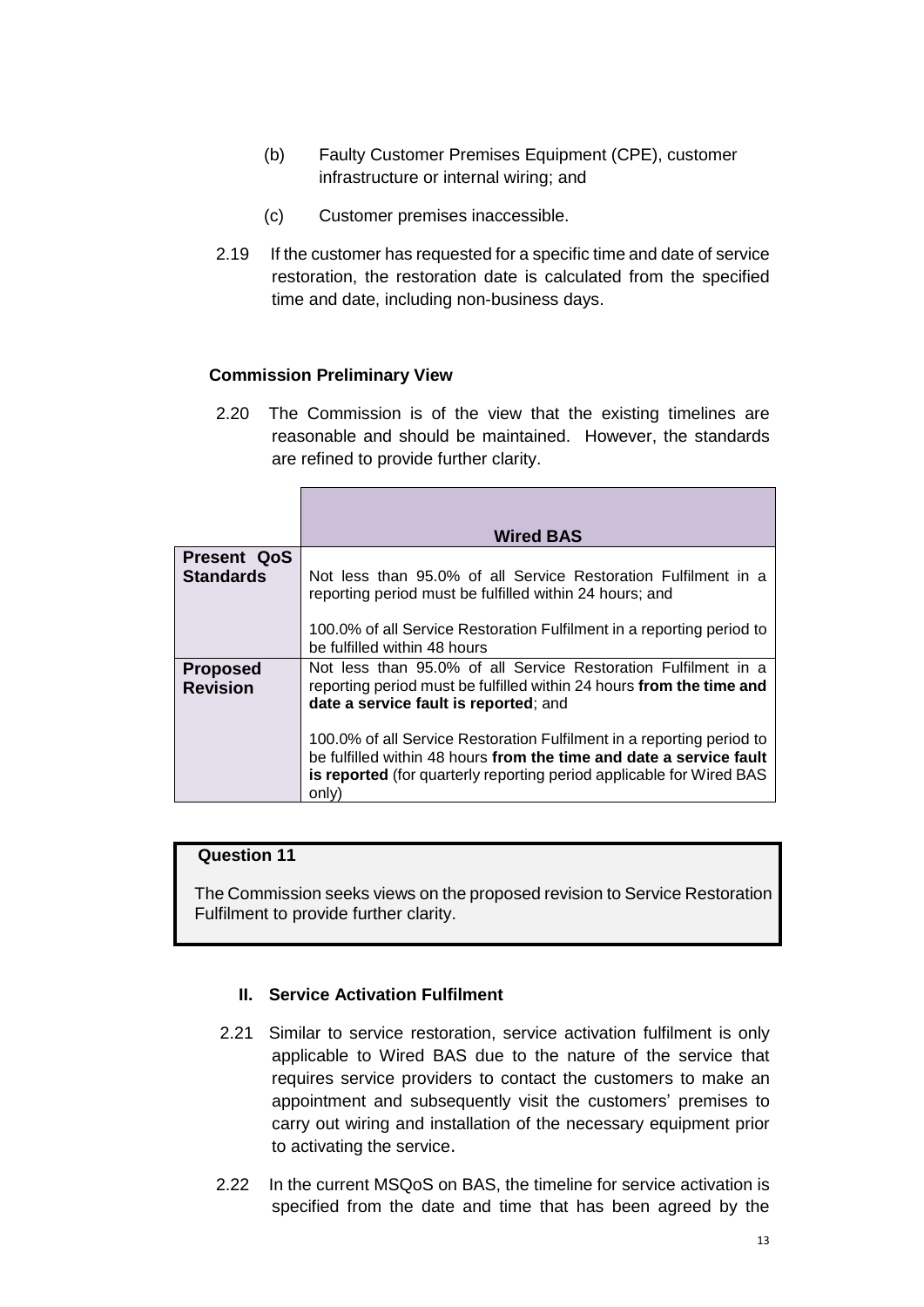customer for the service to be activated, to the time when the service is activated, excluding non-business days. Service providers are required to ensure that at least 95% of services in a reporting period are activated within 24 hours from the agreed date and time, while 100% of services are activated within 72 hours.

#### **Commission Preliminary View**

2.23 The Commission is of the view that the existing timelines in the MSQoS on service activation are reasonable and should be maintained.

|                                        | <b>Wired BAS</b>                                                                                                                                          |
|----------------------------------------|-----------------------------------------------------------------------------------------------------------------------------------------------------------|
| <b>Present QoS</b><br><b>Standards</b> | Not less than 95.0% of all Service Activation Fulfilment in a<br>reporting period must be fulfilled within 24 hours from the agreed<br>time and date; and |
|                                        | 100.0% of all Service Activations Fulfilment in a reporting period<br>must be fulfilled within 72 hours from the agreed time and date.                    |
| <b>Proposed</b><br><b>Revision</b>     | The present standards to be retained                                                                                                                      |

#### **D. Notification / Information**

#### **I. Advance Notice of Scheduled Downtime**

- 2.24 In the MSQoS on PCS, Wired BAS and Wireless BAS, advance notice on scheduled downtime is specified under network performance standards. While we acknowledge that service downtime is due to disruption in network performance, managing customers' expectation, communicating the scheduled downtime to customers and the resulting compensation, if any, are critical elements of customer service. Therefore, the Commission is of the view that it is more appropriate for the 2 standards on scheduled downtime and service disruption to be included in the new MSQoS on Customer Service.
- 2.25 In addition, there are inconsistencies on the obligation for service providers to notify the Commission of the scheduled downtime. In the MSQoS on PCS, service providers are required to notify the Commission in writing 72 hours in advance, while in the MSQoS on Wired BAS and Wireless BAS, there is no such requirement to notify the Commission.

#### **Commission Preliminary View**

2.26 It is imperative for the Commission to have the notice of a scheduled downtime in order to manage stakeholders. As such, the Commission is proposing to impose the existing requirement in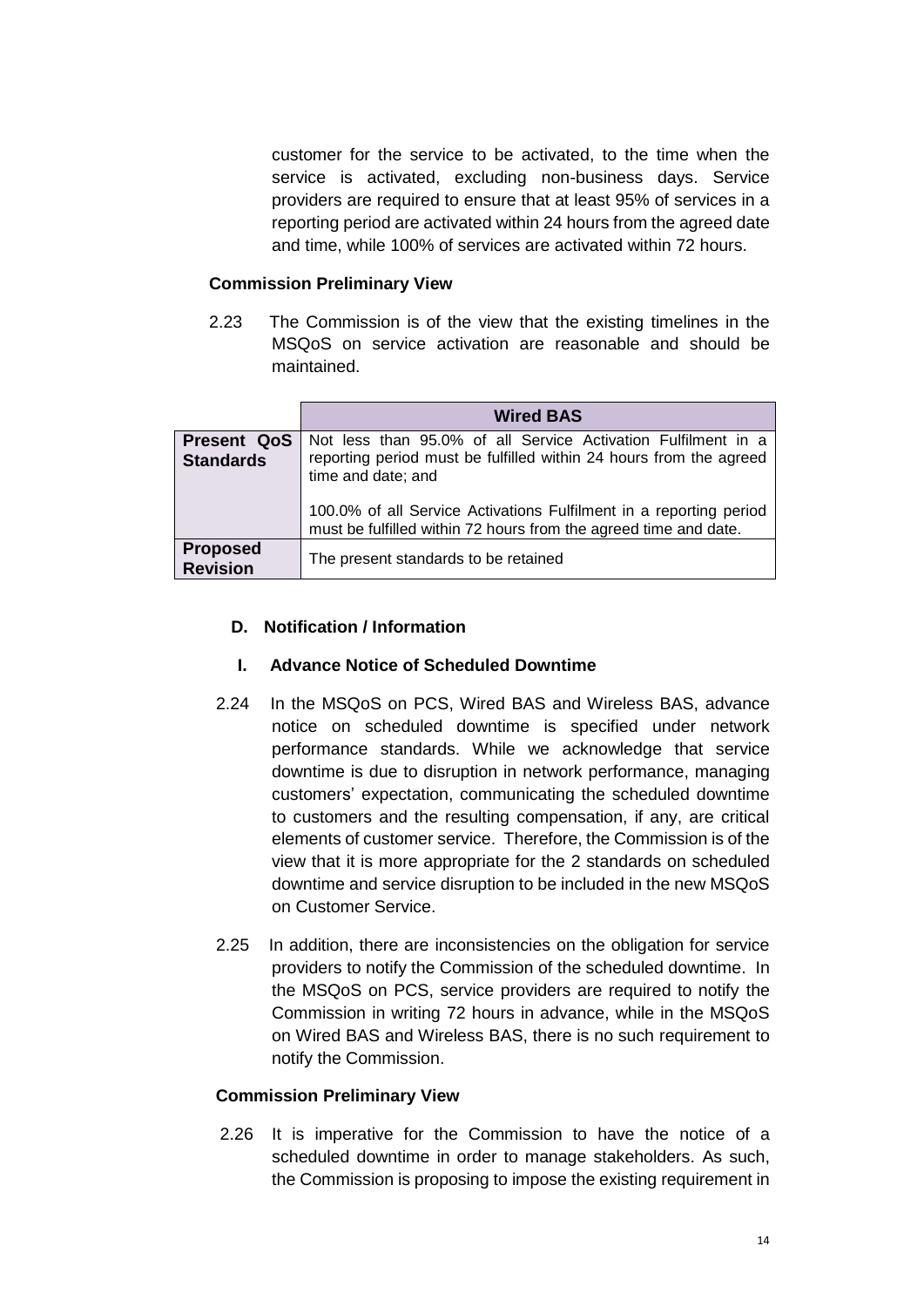the MSQoS on PCS whereby service providers are required to provide 72 hours' advance notification to the Commission.

|                                           | <b>PCS</b>                                                                                                                                                                                                        | Wireless BAS                                                                                                                                                                                                                                                             | <b>Wired BAS</b>                                                                                                                    |
|-------------------------------------------|-------------------------------------------------------------------------------------------------------------------------------------------------------------------------------------------------------------------|--------------------------------------------------------------------------------------------------------------------------------------------------------------------------------------------------------------------------------------------------------------------------|-------------------------------------------------------------------------------------------------------------------------------------|
| <b>Present</b><br>QoS<br><b>Standards</b> | Every session of<br>scheduled downtime<br>due to occur in a<br>quarterly reporting<br>period must<br>be<br>notified to customers<br>not less than 24<br>hours in advance;<br>and                                  | in advance.                                                                                                                                                                                                                                                              | Every session of scheduled downtime due<br>to occur which affects customers must be<br>notified to customers not less than 24 hours |
|                                           | Every<br>session<br>of<br>scheduled downtime<br>due to occur in a<br>quarterly reporting<br>period<br>must<br>be<br>notified<br>the<br>to<br>Commission<br>in in<br>writing not less than<br>72 hours in advance. |                                                                                                                                                                                                                                                                          |                                                                                                                                     |
| <b>Proposed</b><br><b>Revision</b>        | advance.                                                                                                                                                                                                          | Every session of scheduled downtime which affects customers<br>must be notified to customer not less than 24 hours in advance.<br>Every session of scheduled downtime in the reporting period must<br>be notified to the Commission in writing not less than 72 hours in |                                                                                                                                     |

# **Question 12**

Do you agree with the Commission's proposal to impose a requirement that for every scheduled downtime for PCS, Wireless BAS and Wired BAS, service providers must notify the Commission in writing **72 hours in advance**?

#### **II. Notification on Unplanned Service Disruption**

2.27 Service disruption refers to unplanned disruption of the services that a customer subscribes to. There are requirements in all 3 MSQoS on PCS, Wireless BAS and Wired BAS for the service providers to notify the Commission in the event of service disruptions. However, in the MSQoS on PCS and Wireless BAS, these notifications are only required when disruptions are due to certain network elements. For example, for PCS services, notification is required if the service disruption is due to Mobile Switching Centre (MSC). On the other hand,for Wireless BAS, notification is required if the service disruption is due to Serving GPRS Support Node (SGSN), Mobile Management Entity (MME) or Access Service Network Gateway (ASN GW). If service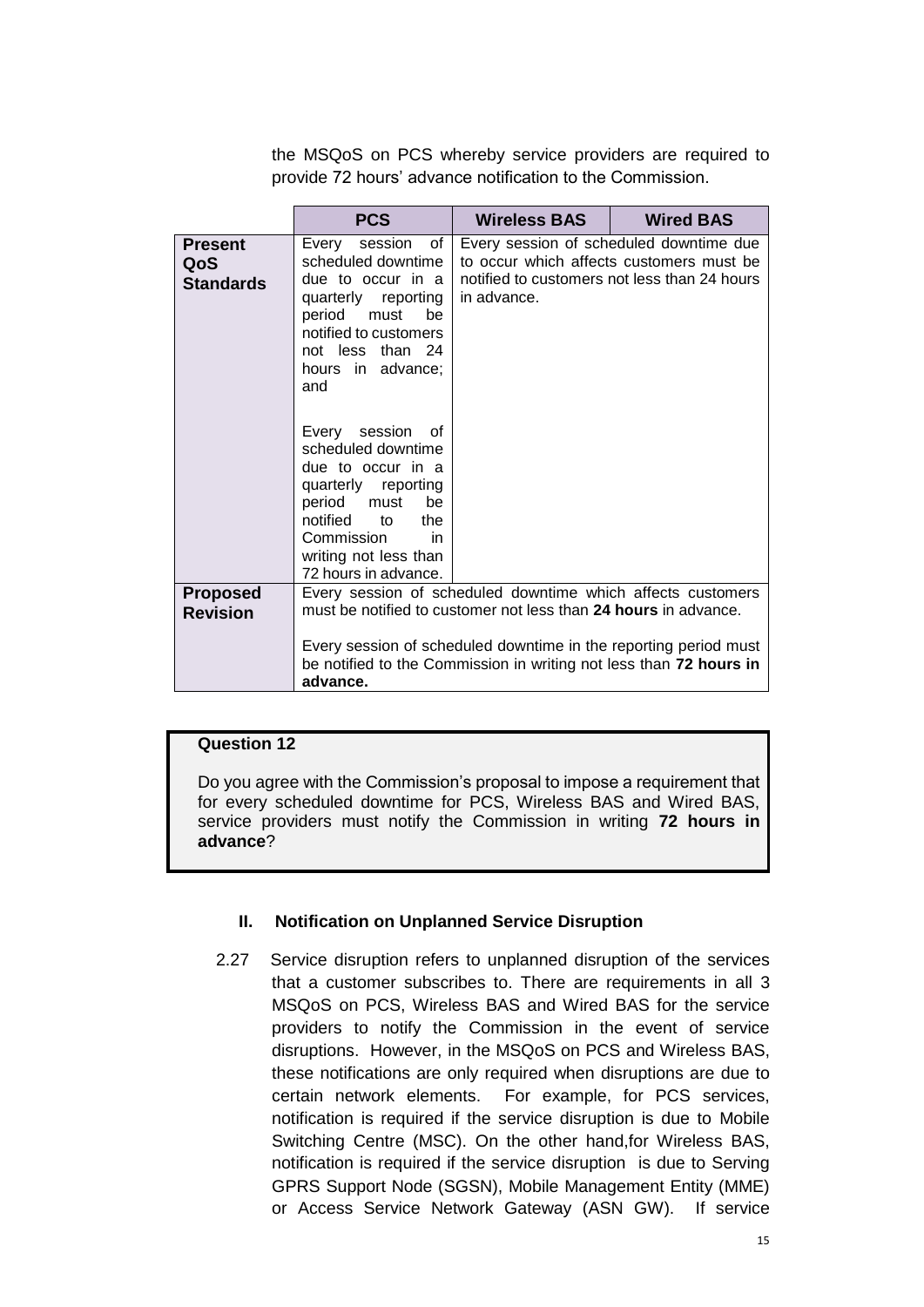disruptions are due to other network elements or other reasons such as natural disasters or fire, there is currently no requirement for notification to the Commission.

- 2.28 Alternatively, in the MSQoS on Wired BAS, the requirement for notification to the Commission is based on the duration of service disruption, i.e. 3 hours or more and if the number of customers affected are 500 or more.
- 2.29 In all 3 MSQoS, there is also a requirement to submit a comprehensive report within 7 business days of the occurrence of the service disruption.

#### **Commission Preliminary View**

- 2.30 As a regulatory body, the Commission is accountable to various stakeholders such as consumers, industry and the Government. As such, it is critical for the Commission to be aware of service disruptions in order to manage stakeholders effectively. Therefore, the Commission is proposing to make several changes. Firstly, service providers are required to notify the Commission and customers of **every incident** of service disruption within 60 minutes from the occurrence.
- 2.31 Secondly, the Commission is proposing to set similar standards across all 3 MSQoS that are based on the length of the service disruption and the number of subscribers affected. This is to ensure that service providers take prompt action to restore services, failing which, the Commission may initiate regulatory action against service providers.
- 2.32 Thirdly, for each incident of service disruption that lasted more than 4 hours and affected the specified number of customers as per the stated parameter for Service Disruption, service providers are required to submit a comprehensive report within 5 business days instead of 7 business days that were specified previously.

|                                        | <b>PCS</b>                                                                                                                                                                              | <b>Wireless BAS</b>                                                                                                             | <b>Wired BAS</b>                                                                                                                                                             |
|----------------------------------------|-----------------------------------------------------------------------------------------------------------------------------------------------------------------------------------------|---------------------------------------------------------------------------------------------------------------------------------|------------------------------------------------------------------------------------------------------------------------------------------------------------------------------|
| <b>Present QoS</b><br><b>Standards</b> | Mobile<br>Any<br>Switching<br>Centre<br>(MSC) must not be<br>out of service for 30<br>minutes or longer.                                                                                | Any single Service<br>Disruption incident<br>involves<br>that<br>a<br>SGSN, MME or ASN<br>GW.<br>being out of                   | Any single incident<br>of Service Disruption<br>must not be out of<br>service for 3 hours or<br>affect<br>longer and                                                         |
|                                        | Service<br>provider<br>the<br>notify<br>must<br>Commission<br>within<br>60 minutes of any<br>single service<br>disruption<br>incident<br>involves<br>that<br>- a<br>Mobile<br>Switching | service:<br>(a) between 5AM to<br>midnight,<br>12<br>must be rectified<br>within 60 minutes<br>the<br>from<br>occurrence of the | 500<br>or<br>more<br>customers.<br>Any single incident<br>of Service Disruption<br>that affects 500 or<br>more customers and<br>lasts for 3 hours or<br>longer which occurs: |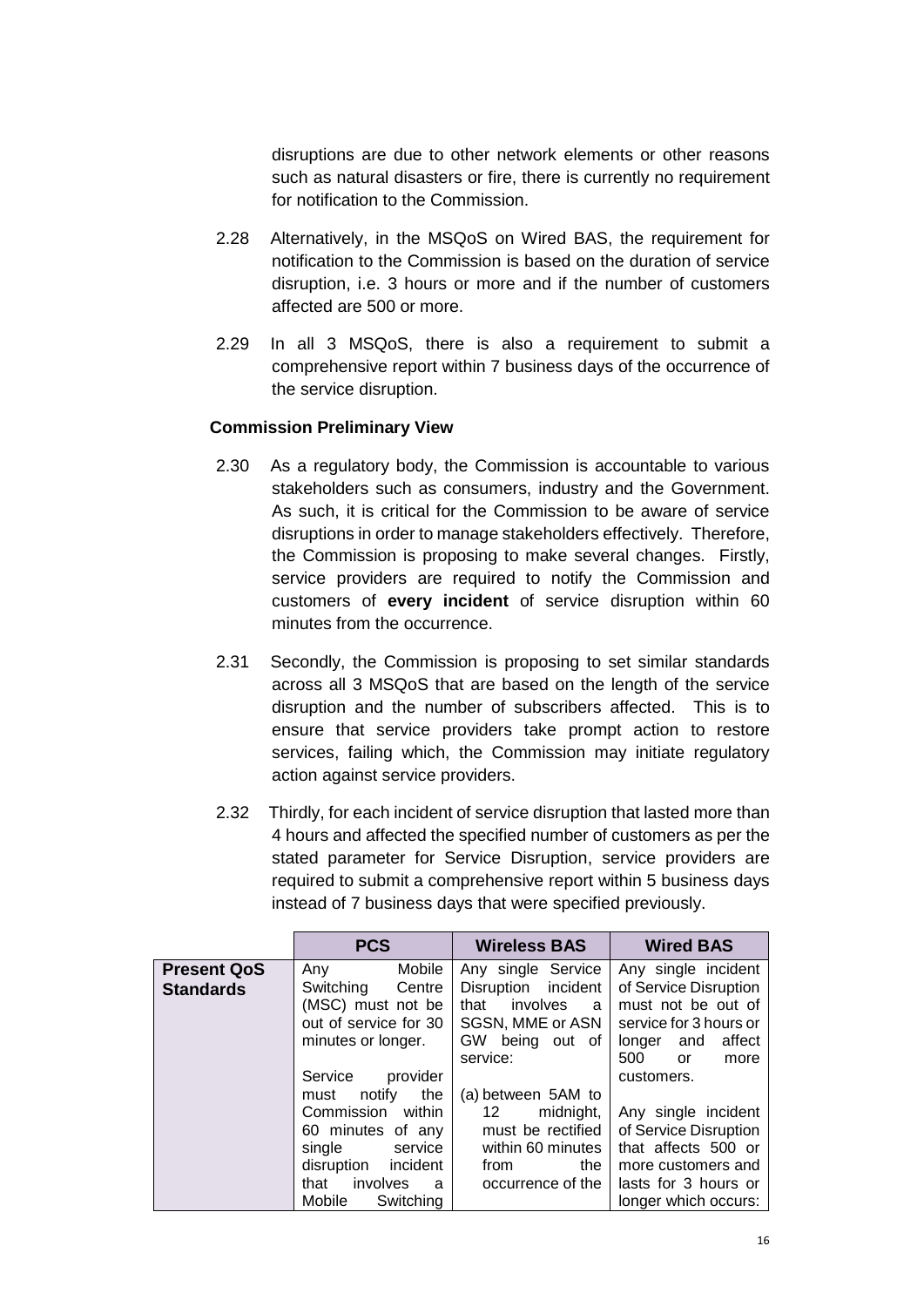|                  | <b>PCS</b>                                                                                                                                                                                                                                                                                                                                                                              | <b>Wireless BAS</b>                                                                                                                                                                                                                                                                                                                                                                                                                                                                                                                                                                                                                                                                                       | <b>Wired BAS</b>                                                                                                                                                                                                                                                                                                                                                                                                                                                                                                                                                                                                                                                                                                                                                                                          |
|------------------|-----------------------------------------------------------------------------------------------------------------------------------------------------------------------------------------------------------------------------------------------------------------------------------------------------------------------------------------------------------------------------------------|-----------------------------------------------------------------------------------------------------------------------------------------------------------------------------------------------------------------------------------------------------------------------------------------------------------------------------------------------------------------------------------------------------------------------------------------------------------------------------------------------------------------------------------------------------------------------------------------------------------------------------------------------------------------------------------------------------------|-----------------------------------------------------------------------------------------------------------------------------------------------------------------------------------------------------------------------------------------------------------------------------------------------------------------------------------------------------------------------------------------------------------------------------------------------------------------------------------------------------------------------------------------------------------------------------------------------------------------------------------------------------------------------------------------------------------------------------------------------------------------------------------------------------------|
| <b>Proposed</b>  | Centre (MSC) being<br>out of service for any<br>duration.<br>Service<br>provider<br>submit<br>must<br>a<br>comprehensive<br>the<br>report<br>to<br>Commission within 7<br>business days of the<br>occurrence of any<br>single<br>service<br>disruption<br>incident<br>that<br>involves<br>a<br>Mobile<br>Switching<br>Centre (MSC) being<br>out of service for 30<br>minutes or longer. | Service<br>Disruption; and<br>12<br>(b) between<br>midnight to 5AM,<br>must be rectified<br>no later<br>than<br>6AM.<br>Service<br>provider<br>notify<br>the<br>must<br>Commission<br>within<br>60 minutes of any<br>single<br>service<br>disruption<br>incident<br>involves<br>that<br>a<br>SGSN, MME or ASN<br>GW being out of<br>service.<br>Service<br>provider<br>submit<br>must<br>a<br>comprehensive<br>report<br>the<br>to<br>Commission within 7<br>business days of the<br>occurrence of any<br>single<br>service<br>disruption<br>incident<br>that<br>involves<br>a<br>SGSN, MME or ASN<br>GW being out of<br>service<br>for<br>the<br>specified<br>duration<br>affecting<br>and<br>customers. | (a) between 5AM to<br>12 <sup>°</sup><br>midnight,<br>must be rectified<br>within 3 hours<br>the<br>from<br>οf<br>occurrence<br>Service<br>the<br>Disruption; and<br>between<br>12<br>(b)<br>midnight to 5AM,<br>must be rectified<br>no later<br>than<br>6AM.<br>The service provider<br>must<br>notify<br>customers within 90<br>minutes<br>of<br>the<br>occurrence of any<br>Service<br>single<br>Disruption<br>incident<br>affecting<br>500<br>or<br>more customers and<br>lasts for 3 hours or<br>longer.<br>Service<br>provider<br>must<br>submit<br>a<br>comprehensive<br>the<br>report<br>to<br>Commission within 7<br>business days of the<br>occurrence of any<br>single<br>Service<br>Disruption<br>incident<br>that affected 500 or<br>more customers and<br>lasted for 3 hours or<br>longer. |
| <b>Revisions</b> |                                                                                                                                                                                                                                                                                                                                                                                         | Service providers shall notify the Commission and customers<br>within 60 minutes from the occurrence of any single Service<br>Disruption incident (including the exclusions).                                                                                                                                                                                                                                                                                                                                                                                                                                                                                                                             |                                                                                                                                                                                                                                                                                                                                                                                                                                                                                                                                                                                                                                                                                                                                                                                                           |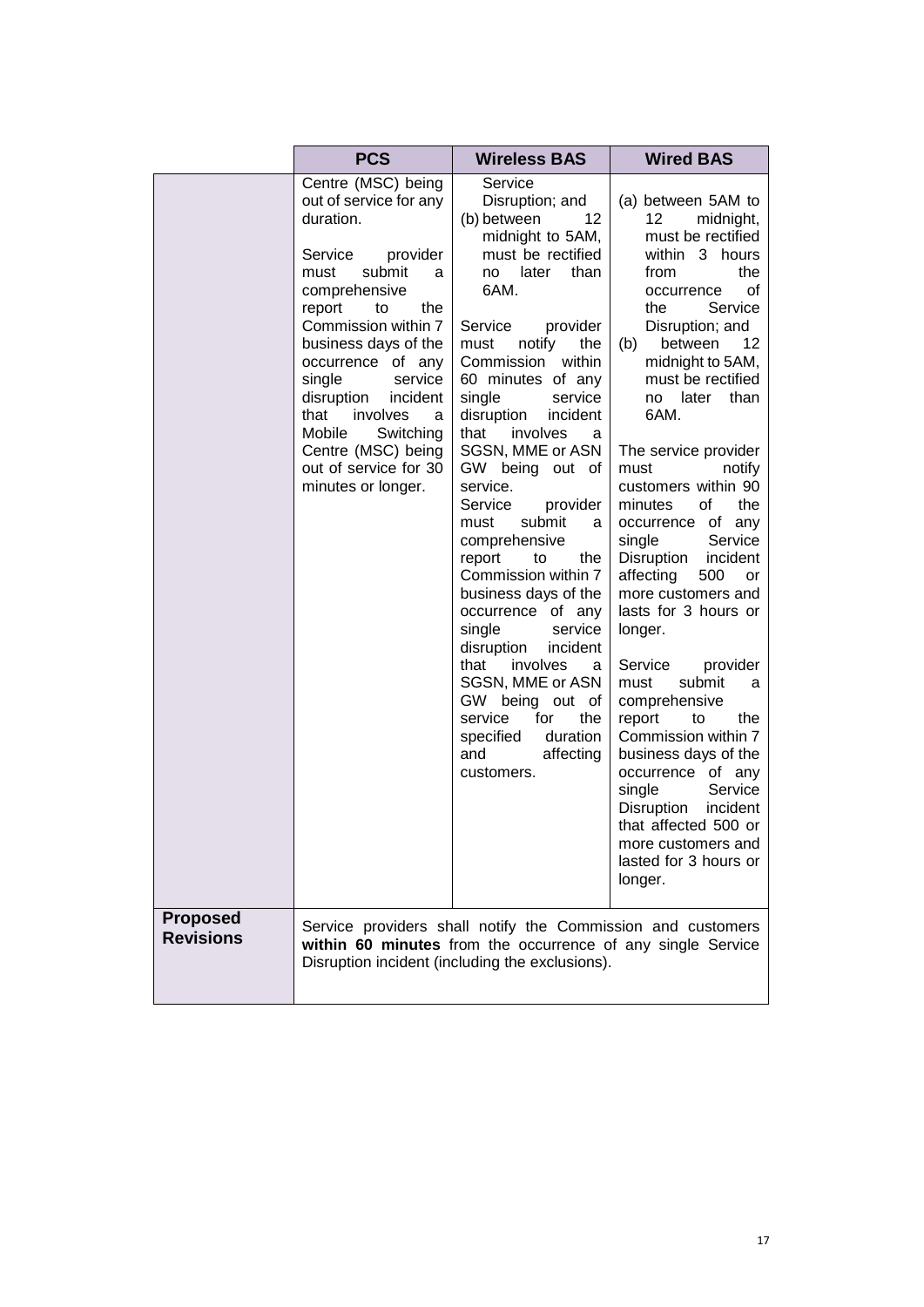| <b>PCS</b>                                                                                                                                                                                                                                                                                                | <b>Wireless BAS</b>                                                                                                                                                                                        | <b>Wired BAS</b>                                                                                                                                                                                                                                             |
|-----------------------------------------------------------------------------------------------------------------------------------------------------------------------------------------------------------------------------------------------------------------------------------------------------------|------------------------------------------------------------------------------------------------------------------------------------------------------------------------------------------------------------|--------------------------------------------------------------------------------------------------------------------------------------------------------------------------------------------------------------------------------------------------------------|
| Any single incident of Service Disruption<br>(except for fault due to 3 <sup>rd</sup> party, other<br>not be out of service for more than 4 hours;<br>and;<br>or<br>than 1 million customers.                                                                                                             | service providers or force majeure) must<br>• affected more than 100,000 customers;<br>• affected more than 10 percent of the<br>customers or 10,000 whichever is<br>higher for service provider with less | Any single incident of<br>Service Disruption<br>(except for fault due<br>to 3rd party, other<br>service providers or<br>force majeure) must<br>not be out of service<br>for more than 4<br>hours and affected<br>2,000<br>or <b>or</b><br>more<br>customers. |
| The service provider must submit a comprehensive report to the<br>Commission within 5 business days of the occurrence of any<br>single service disruption incident that lasted more than 4 hours and<br>affected the specified number of customers as per the stated<br>parameter for Service Disruption. |                                                                                                                                                                                                            |                                                                                                                                                                                                                                                              |

Do you agree with the Commission's proposal to impose an obligation on service providers to notify the customers and Commission within 60 minutes of each incident of service disruption?

#### **Question 14**

The Commission seeks views on the proposal to have similar standards for service disruption that are based on the length duration of the disruption and the number of subscribers affected by the disruption.

#### **Question 15**

Respondents are invited to provide feedback on the proposed timeline of 5 business days to submit a comprehensive report to the Commission on the service disruption.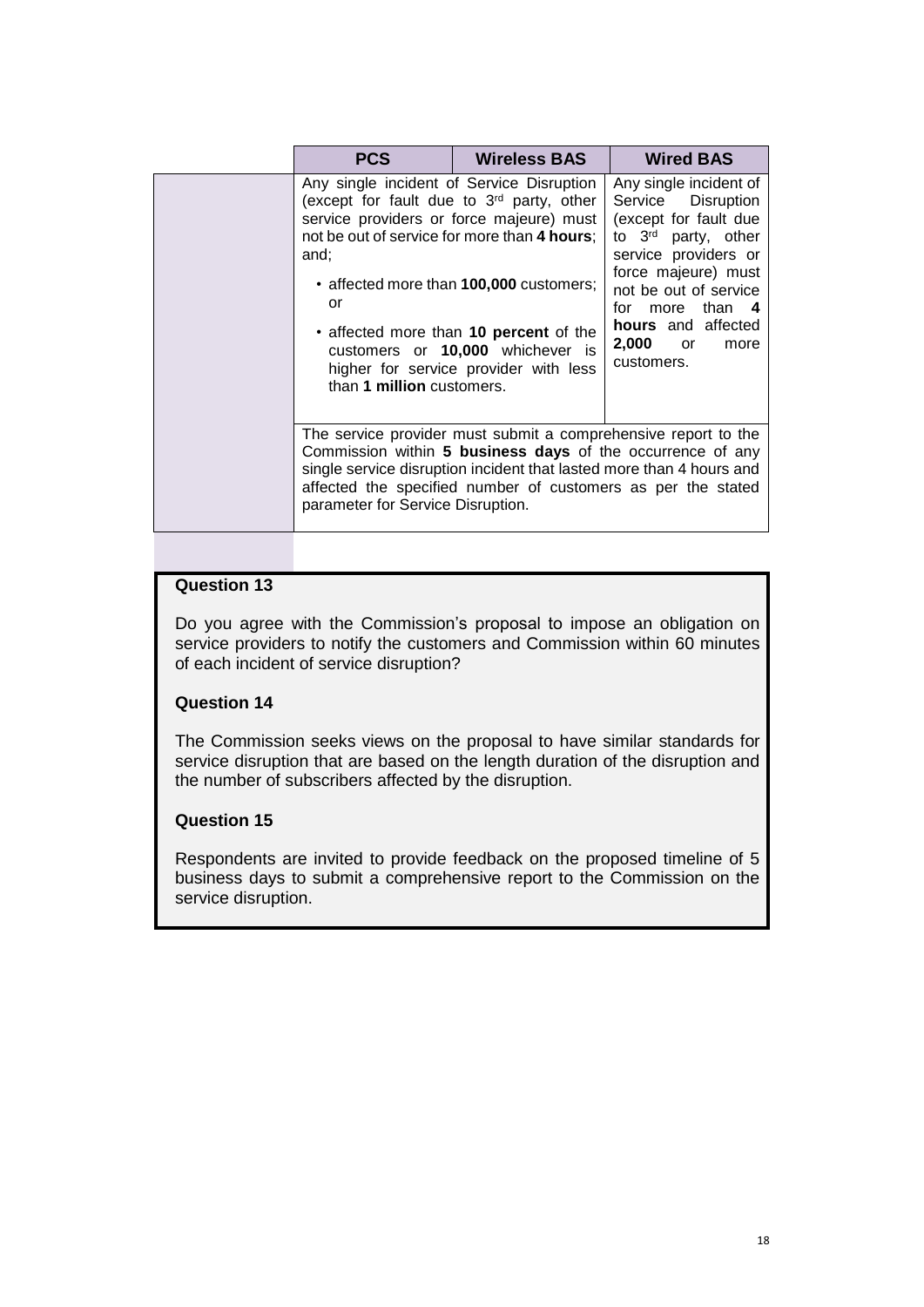# **iii. Compensation Policy**

# **Commission Preliminary View**

2.33Recognizing the importance of various issues faced by customers during unplanned service disruptions such as unable to contact family members, not able to use online services, loss of income for e-hailing riders and etc, the Commission is proposing for service providers to establish a compensation policy or plan that can compensate affected customers due to network outages or breach of proposed standards for service disruption. Service providers will need to declare the type of compensation (money or money's worth) including requirement to publish its compensation policy as well as the process of how to apply for the compensation to the customer.

#### **Question 16**

The Commission seeks views on the proposal for service providers to establish a compensation policy or plan to compensate affected customers due to network outages or breach of proposed standard for service disruption and the requirement to publish the compensation policy and process.

# **3 Reporting Timeline and Interpretation of the Standards**

3.1 This section will address the reporting timeline, as well as proposed changes to the definitions in the mandatory standards.

# **A) Reporting Obligations**

3.2 The compliance of service providers with the MSQoS is assessed based on reports that are submitted on a periodic basis. The reporting obligations in the MSQoS for Wireless BAS are on a half yearly basis, while the obligations in the MSQoS for PCS and Wired BAS are on a quarterly basis. This means that a service provider who is providing more than one service would have to submit reports based on different reporting timelines for different services.

# **Commission Preliminary View**

3.3 The Commission is proposing to standardise the reporting timelines to ease the reporting obligations for service providers as well as provide ample time for service providers to implement action and monitor service improvement. For all 3 services, the Commission is proposing a reporting obligation on a quarterly basis.

#### **Question 17**

Do you agree with the Commission's proposal on quarterly reporting obligations for PCS, Wired BAS and Wireless BAS?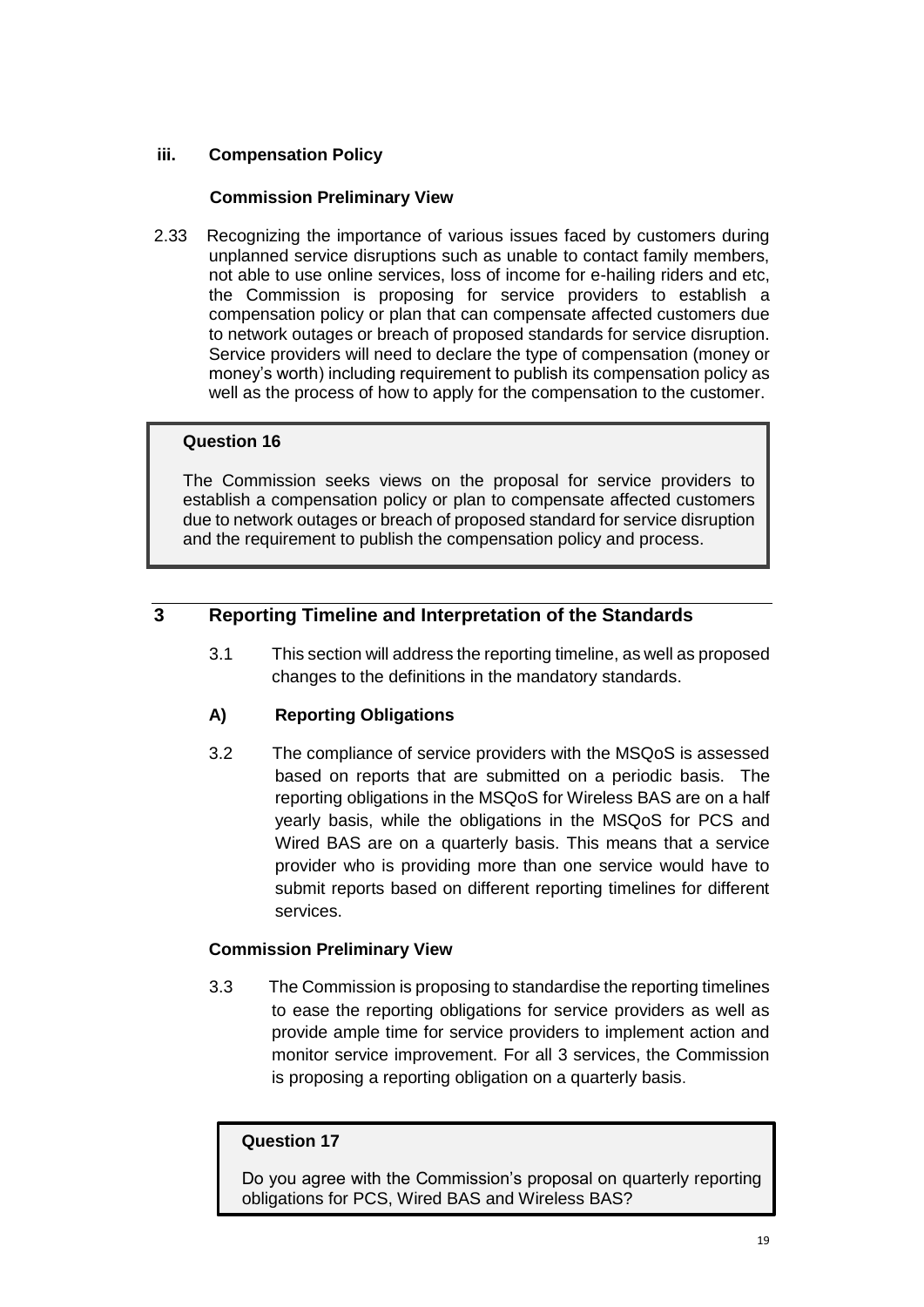# **B) Definition of Subscriptions**

3.4 In order to be consistent with the terms used by ITU World Telecommunication/ICT indicator, the Commission is proposing to substitute the term '**Customers'** in MSQoS for PCS, Wireless BAS and Wired BAS with '**Subscriptions'.**

## **Commission Preliminary View**

3.5 The Commission is proposing a new definition for the term 'subscriptions' in these standards as follows:

> *"Subscriptions means the number of active subscriptions to Public Cellular Service and/or Wired Broadband Service and/or Wireless Broadband Service at the end of the reporting period".*

#### **Question 18**

Do you agree with the Commission's proposal to substitute the term 'customers' with 'subscriptions'?

#### **Question 19**

The Commission seeks views on the proposed definition of the term 'subscriptions'.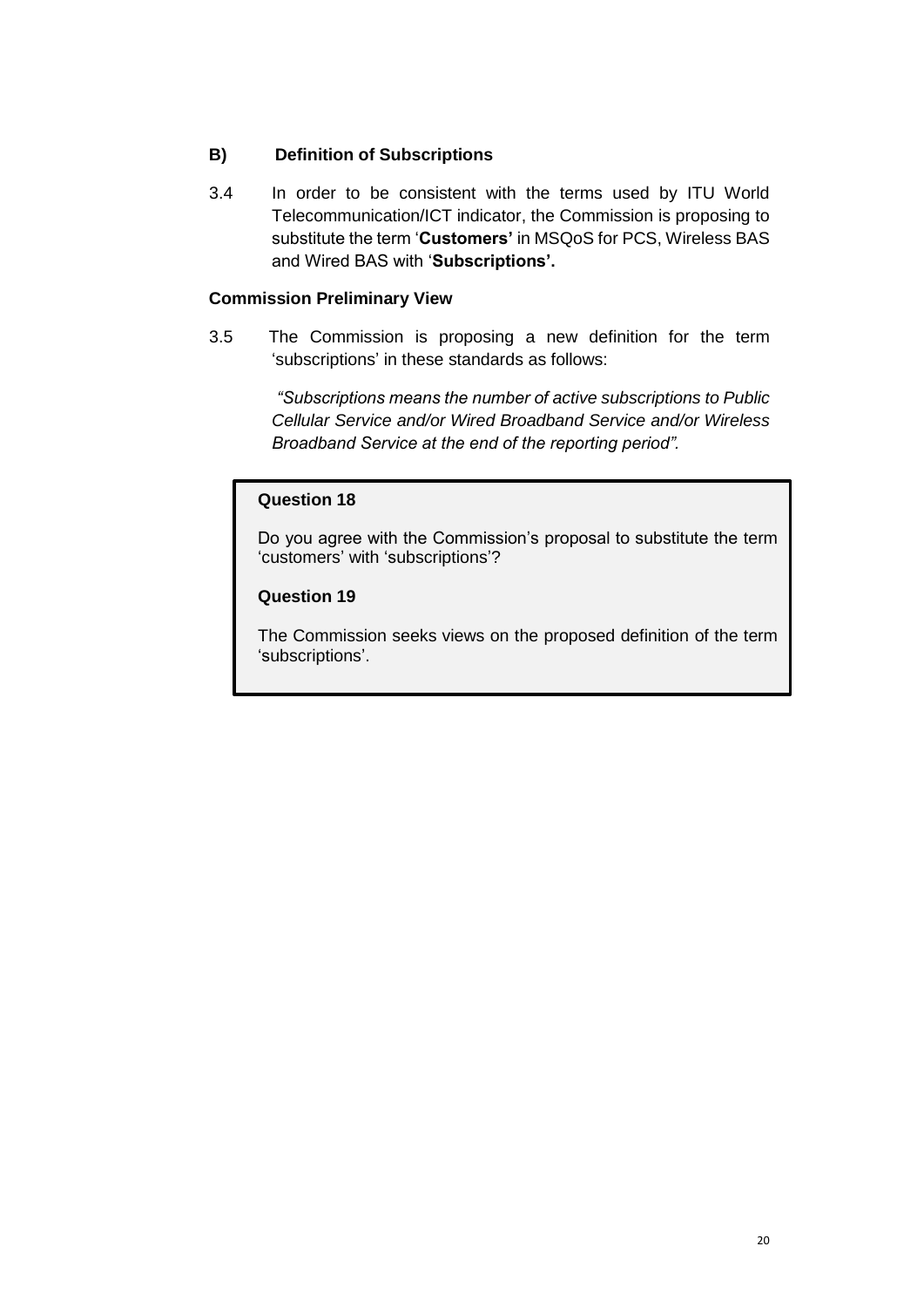# **Annexure 1**

# **Summary of questions**

| <b>Question 1</b> | Do you agree with the Commission's proposal to develop a new<br>Mandatory Standards for Quality of Service (Customer Service)<br>that will streamline customer service standards for PCS, Wireless<br>BAS and Wired BAS into a single instrument?             |  |
|-------------------|---------------------------------------------------------------------------------------------------------------------------------------------------------------------------------------------------------------------------------------------------------------|--|
| <b>Question 2</b> | What are your views on the Commission's proposal to rephrase<br>the indicator of the standards to create a common language<br>understandable by both the customer and the service provider?                                                                   |  |
| <b>Question 3</b> | The Commission seeks views on the<br>proposals of new<br>requirement(s) where service providers are required to declare<br>the MSQoS standards and self-report their key achievements of<br>the standards for public view.                                    |  |
| <b>Question 4</b> | The Commission seeks views on the proposals to measure the<br>standards on billing related complaints to be enhanced to a<br>maximum of 0.5% per quarterly reporting period.                                                                                  |  |
| <b>Question 5</b> | The Commission seeks views on the proposals to measure the<br>standards on non-billing related complaints to be enhanced to a<br>maximum of 5.0 per 1,000 subscriptions for quarterly reporting<br>period.                                                    |  |
| <b>Question 6</b> | The Commission seeks views on the proposals to measure the<br>resolution timeline of:                                                                                                                                                                         |  |
|                   | a) 80% of complaints are to be closed within 3 business days<br>and 95% of complaints are to be closed within 10 business<br>days for billing related complaints for quarterly reporting<br>period;                                                           |  |
|                   | b) 70% of complaints are to be closed within 3 business days<br>and 90% of complaints are to be closed within 10 business<br>days for non-billing related complaints for quarterly reporting<br>period.                                                       |  |
| <b>Question 7</b> | What are your views on the Commission's proposal to add new<br>indicator(s) for network complaints related to poor or no coverage<br>and the requirement for the service provider to provide its<br>improvement plans including timelines to the complainant? |  |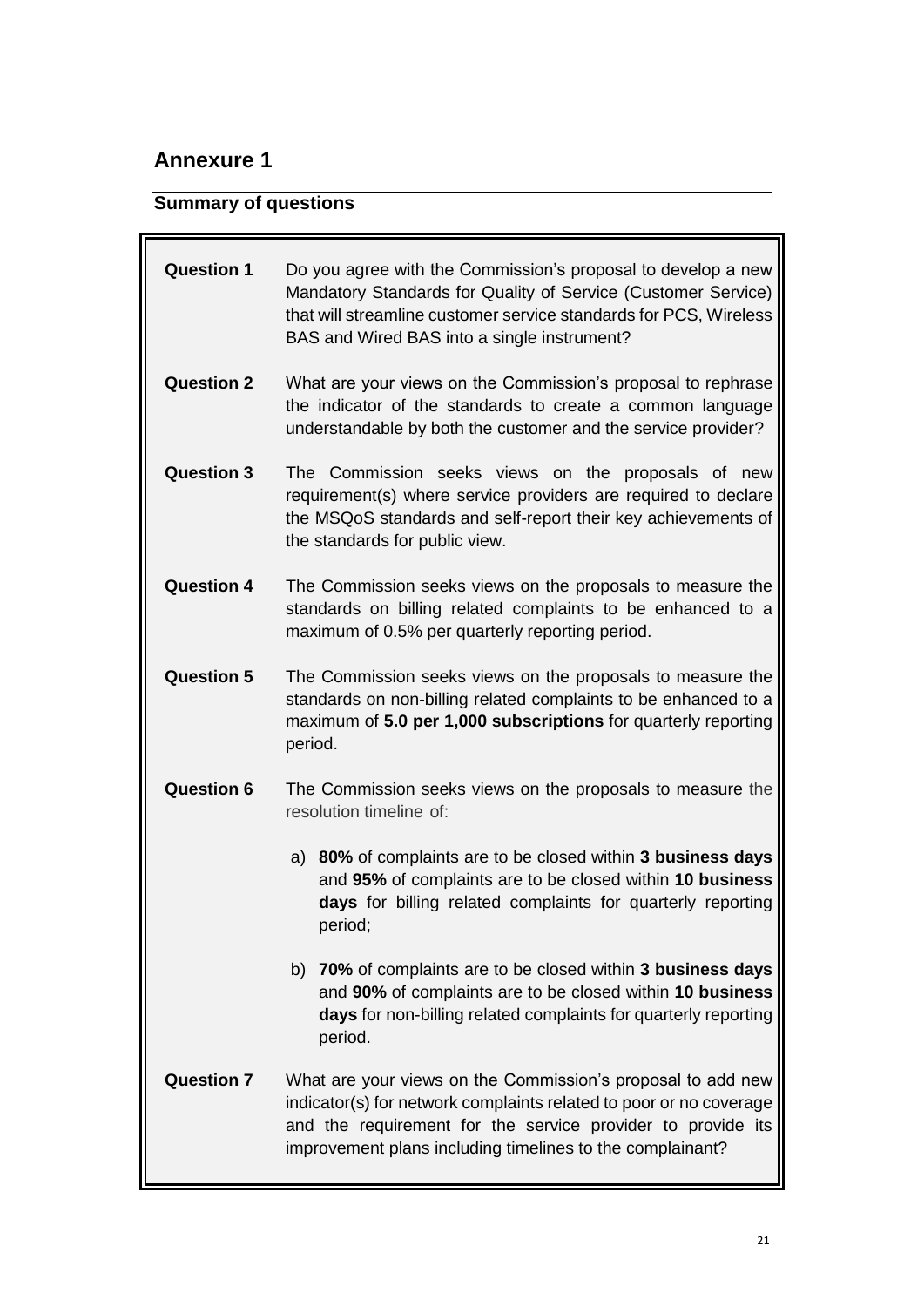| <b>Question 8</b>  | Do you agree with the Commission's proposal to substitute the<br>term 'resolved' with 'closed' for complaint?                                                                                                                                                                                                 |
|--------------------|---------------------------------------------------------------------------------------------------------------------------------------------------------------------------------------------------------------------------------------------------------------------------------------------------------------|
| <b>Question 9</b>  | The Commission seeks views on the proposed definition of the<br>term complaint 'closed'?                                                                                                                                                                                                                      |
| <b>Question 10</b> | What are your views on the Commission's proposal to revise the<br>standards from 2 tiers to 1 tier and to revise the standard on<br>Promptness in Answering Calls to Customer Hotline to 85% of<br>calls that opted for human operator in a quarterly reporting period<br>must be answered within 30 seconds? |
| <b>Question 11</b> | The Commission seeks views on the proposed revision to Service<br>Restoration Fulfilment to provide further clarity.                                                                                                                                                                                          |
| <b>Question 12</b> | Do you agree with the Commission's proposal to impose a<br>requirement that for every scheduled downtime for PCS, Wireless<br>BAS and Wired BAS, service providers must notify the<br>Commission in writing 72 hours in advance?                                                                              |
| <b>Question 13</b> | Do you agree with the Commission's proposal to impose an<br>obligation on service providers to notify the customer and<br>Commission within 60 minutes of each incident of service<br>disruption?                                                                                                             |
| <b>Question 14</b> | The Commission seeks views on the proposal to have similar<br>standards for service disruption that are based on the length<br>duration of the disruption and the number of subscribers affected<br>by the disruption.                                                                                        |
| <b>Question 15</b> | Respondents are invited to provide feedback on the proposed<br>timeline of 5 business days to submit a comprehensive report to<br>the Commission on the service disruption.                                                                                                                                   |
| <b>Question 16</b> | The Commission seeks views on the proposal for service<br>providers to establish a compensation policy or plan to<br>compensate affected customers due to network outages or<br>breach of proposed standard for service disruption and the<br>requirement to publish the compensation policy and process.     |
| <b>Question 17</b> | Do you agree with the Commission's proposal on quarterly<br>reporting obligations for PCS, Wired BAS and Wireless BAS?                                                                                                                                                                                        |
| <b>Question 18</b> | Do you agree with the Commission's proposal to substitute the<br>term 'customers' with 'subscriptions'?                                                                                                                                                                                                       |